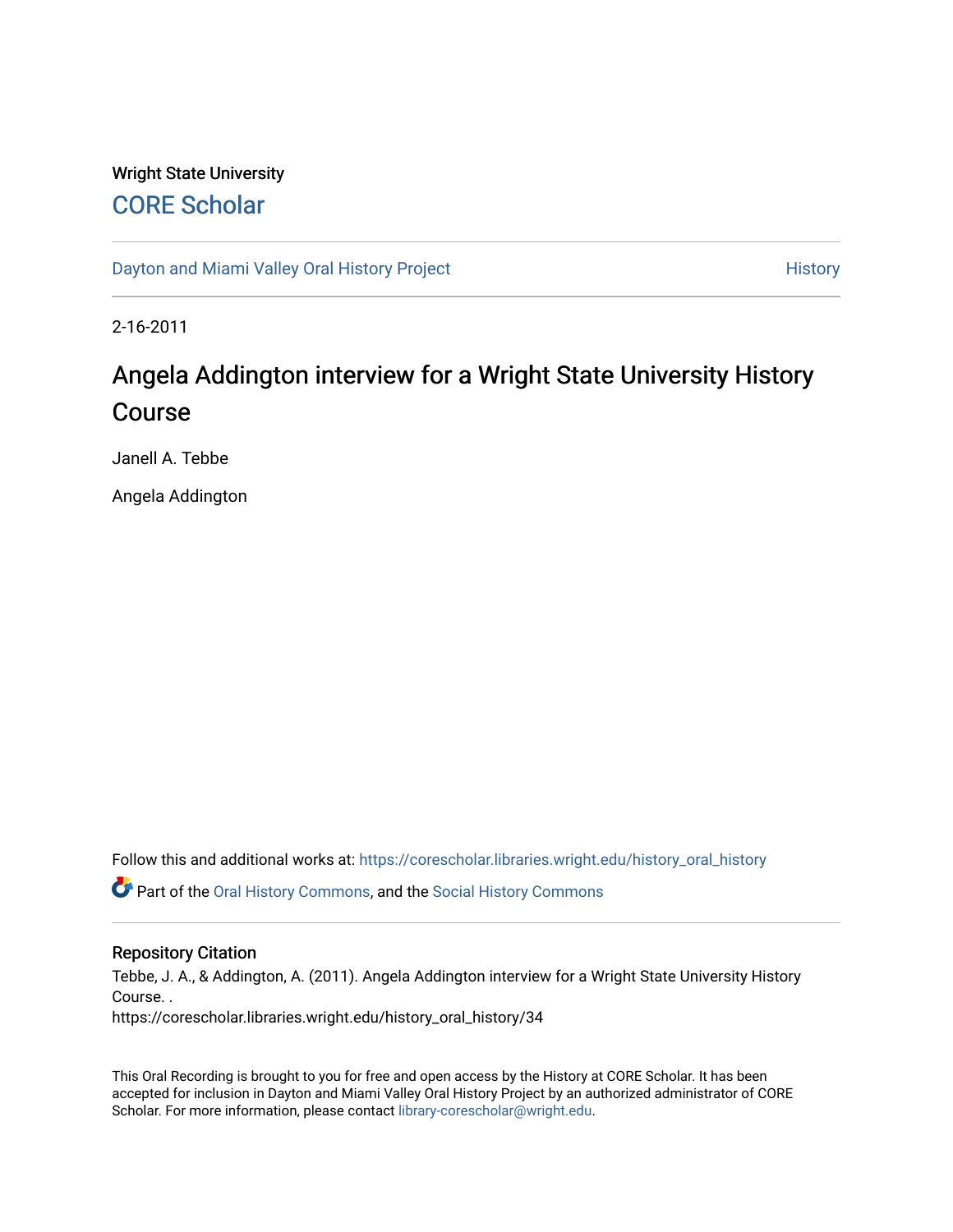**Profile**

**Narrator Name:** Angela Addington **Interviewee:** Janell A. Tebbe **Author:** Janell A. Tebbe **Date of Interview**: February 16, 2011

**Subject:** A Daughter's Legacy: An Oral History Interview with Angela Addington Director of Hannah's Treasure Chest

# **Key Words:**

Non-profit Dayton Lexis-Nexis Grant Money **Charities** Goals Impact Volunteers Self-Esteem Background Perseverance Donors Care Packages Kids Social Workers Partners Hannah Fundraising Empowerment

**For:** Oral History Interview Project, HST 485-01, Professor Marjorie McLellan, Winter 2011.

This should be written in an accessible, descriptive, narrative style. Use the Chicago Manual of Style format to cite sources throughout the profile. Include a list of relevant sources divided into historical documents and secondary sources.

# **Angela Addington**

Angela grew up in South Bend, Indiana in a single-parent home. Before opening Hannah's Treasure Chest in 2000 she worked in Corporate America at Lexis-Nexis as a Data Technician. While working at Lexis-Nexis she was a member of the Community Cares Committee, where she was first introduced to the needs of people in the Miami Valley. When her daughter was born she found herself overwhelmed with the amount of stuff people were giving her family. This excess of stuff is what led to Angela's desire to help other people who were not as fortunate. Angela's daughter Hannah is who Hannah's Treasure Chest is named. She has a Bachelor of Science degree in Marketing. She has also owned her own Photography Business and been a Marketing Director for other businesses in the Dayton area.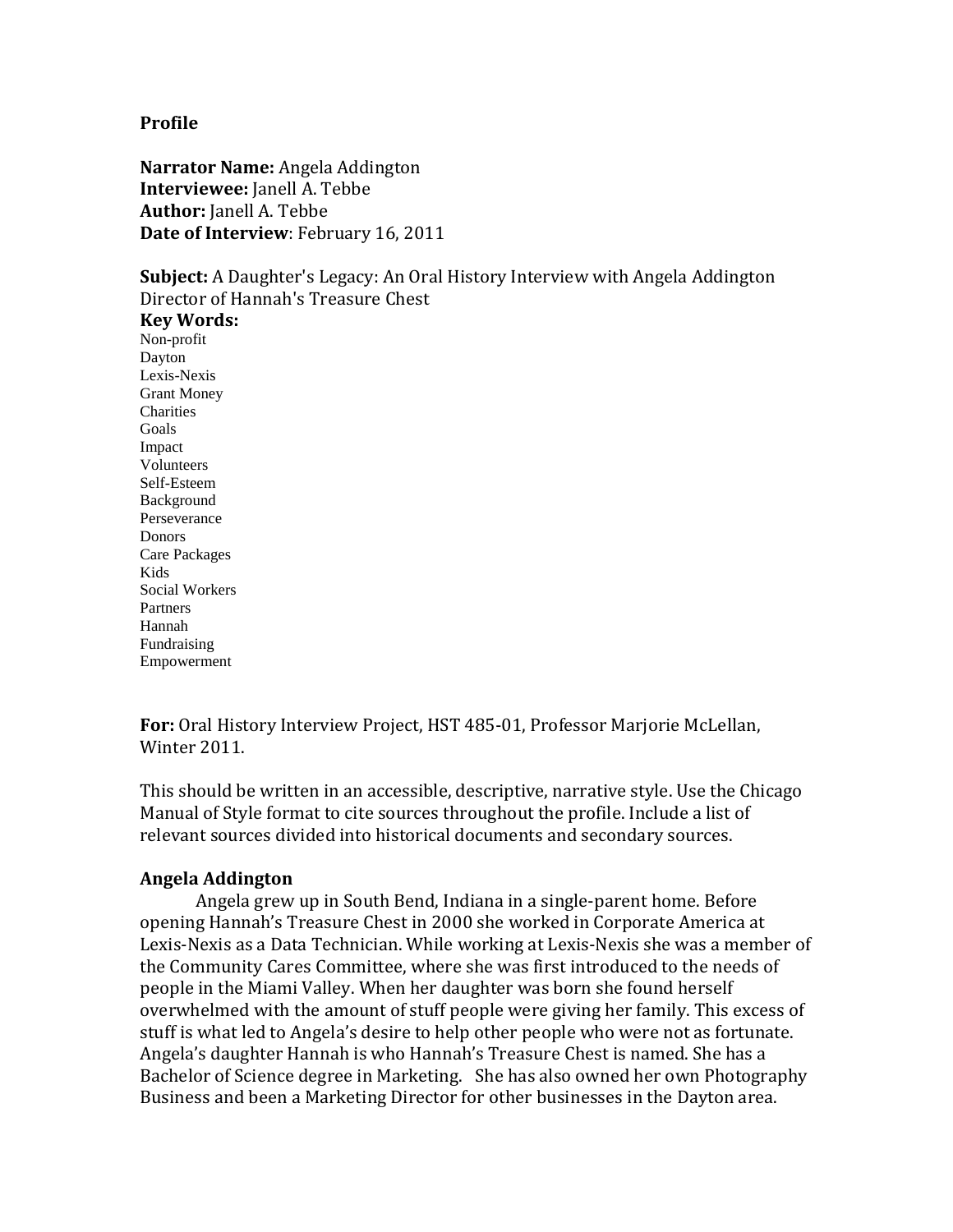Angela's work at Hannah's Treasure chest has won her numerous awards and nominations. She has been nominated as one of the 40 Under 40 Class, the 2004 Dayton Business Journal, Volunteerism Honoree in 2002, L'Oreal Paris 2008 Women of Worth Award Nominee, and 2008 Top Ten Women of Dayton.

The interview was conducted at Angela's office in Hannah's Treasure Chest, 124 Westpark Rd. Dayton, OH 45459.

Angela Addington has experienced numerous challenges in her community work. She feels that each of those challenges prepared her for the work that she does. She has been honored with many different awards because of her work, but credits her volunteers as the main reason she received those honors. She works hard to honor the volunteers who make the services Hannah's Treasure Chest provides, possible.

When Angela moved to the Dayton area she went in search of equivalent organizations that work with families in need. While being a part of the Community Cares Committee at Lexis-Nexis she became aware of the large need for organizations to provide basic necessities to families.

Throughout the ten years Hannah's Treasure Chest has been open, Lexis-Nexis has provided Grant money to assist with their efforts. They also hold one large fundraising event each year and receive financial support from private donations.. Hannah's Treasure Chest is nearly one-hundred percent privately funded, they do not receive any Federal, or United Way funding.

I was initially interested in interviewing Angela Addington because of the work her organization does with children. I have a strong desire myself to help children in need and thought it would be interesting to learn more about her efforts to help families in the Dayton area. Before conducting the interview I had never met Angela.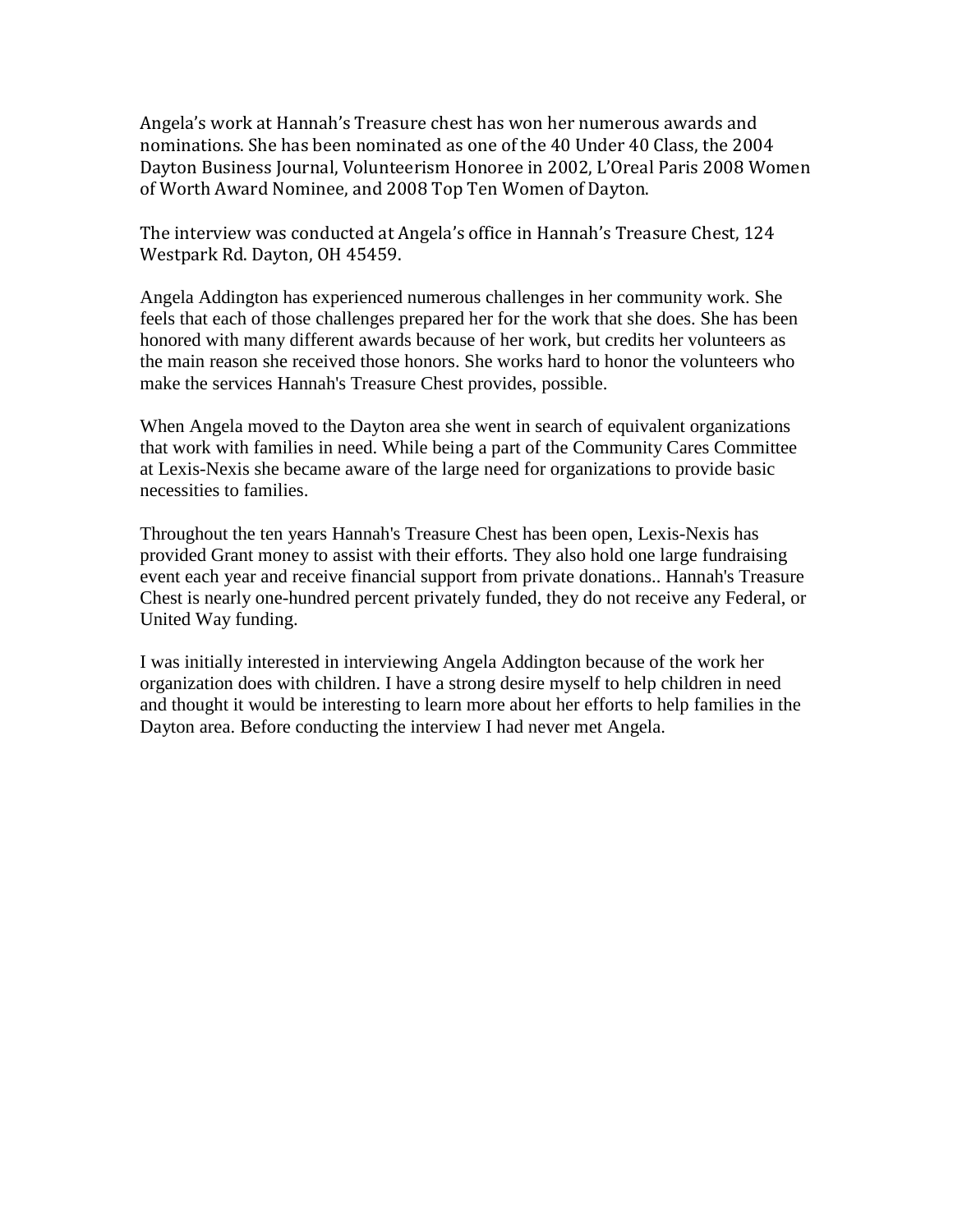## **Oral History Interview**

**Name of the Project:** A Daughter's Legacy: An Oral History Interview with Angela Addington Director of Hannah's Treasure Chest **Name of the project director: Marjorie McLellan, Department of Urban Affairs and Geography, Wright State University Archives or repository**

**Interviewee/narrator name:** Angela Addington **Interviewer name:** Janell A. Tebbe **Others present Place:** 124 Westpark Rd. Dayton, OH 45459 **Date:** 02/16/11 **Length of recording:** 1:05:19 **Original format:** WAV

# **Keywords:**

Non-profit Dayton Lexis-Nexis Grant Money **Charities** Goals Impact Volunteers Self-Esteem Background Perseverance Donors Care Packages Kids Social Workers Partners Hannah Fundraising Empowerment

**Indexed By:** Janell A. Tebbe

# **Index**

**0:00:00-0:00:16 Introduction to the recording.**  Information listed above.

## **0:00:16-0:01:24 Background**

Angela discussed how she got involved with community issues in the Dayton area, and her work at Lexis-Nexis on the Community Cares Board and introduction to the world of non-profit organizations.

**Keywords:**  South Bend, IN Dayton Non-Profits Lexis-Nexis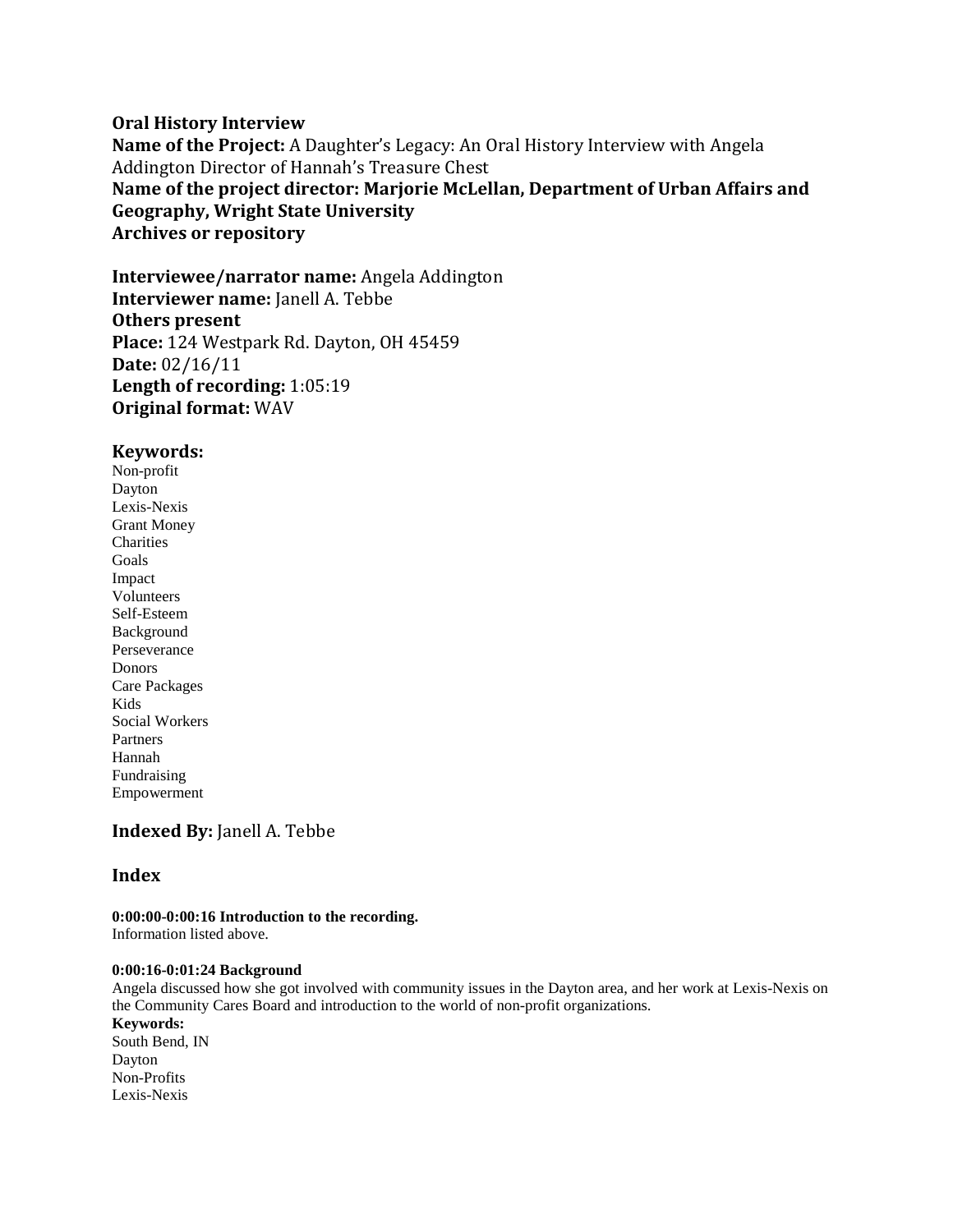**Grants** Support Needs

### **0:01:24-0:04:00 Founding of Hannah's Treasure Chest**

Angela discusses the fact that Hannah's was never planned, it just seemed to happen. With the birth of her daughter Hannah, family and friend were very generous and they had far more than they needed. She sought out a place to donate the items they could not use and as a result started her own organization. She was still working for Lexis-Nexis and they found out what she was doing, and began a grant to fund Hannah's.

**Keywords:** Non-profit Hannah Baby Stuff Needs Lexis-Nexis Dayton **Grant** 

#### **0:04:00-0:06:45 Community Involvement throughout her Lifetime**

Angela discusses the absence of community involvement at a young age. She was unaware of the non-profit world, and it was not until she was much older that she was introduced to community service and charities. She noted that her mindset over time has changed, and she is much more focused on how to meet the needs of others than she was at a younger age.

**Keywords: Charities** Non-Profits Volunteer Photography Networking Events Impact Personal

#### **0:06:45-0:10:47 Impact of Hannah's Treasure Chest**

Angela discusses some stories they have heard about, and the impact their work has had on children and families in the community. She notes the affect having the basic necessities of life can have on a child and families self-esteem. Also, the things that most people take for granted are the things these families are not able to provide for their children. She tells how the care packages given to these children can make a great difference in their life.

#### **Keywords:**

Impact Social Workers Self-esteem Booster Families Dreams Come True Economic Circumstances

#### **0:10:47-0:12:30 Background Experience and Preparation**

Angela discusses her Marketing and Statistics Degree and how that has helped her at Hannah's. She says how it helps her to figure out ways to get people involved in her organization because of it. She tells how she is able to use her Marketing knowledge to make good use of their resources and stretch funds farther. She discusses how her photography background has been beneficial to advertising and documenting the work that is done at Hannah's Treasure Chest.

#### **Keywords:**

Marketing and Statistics Background Non-Profit World Return on Investment Measurable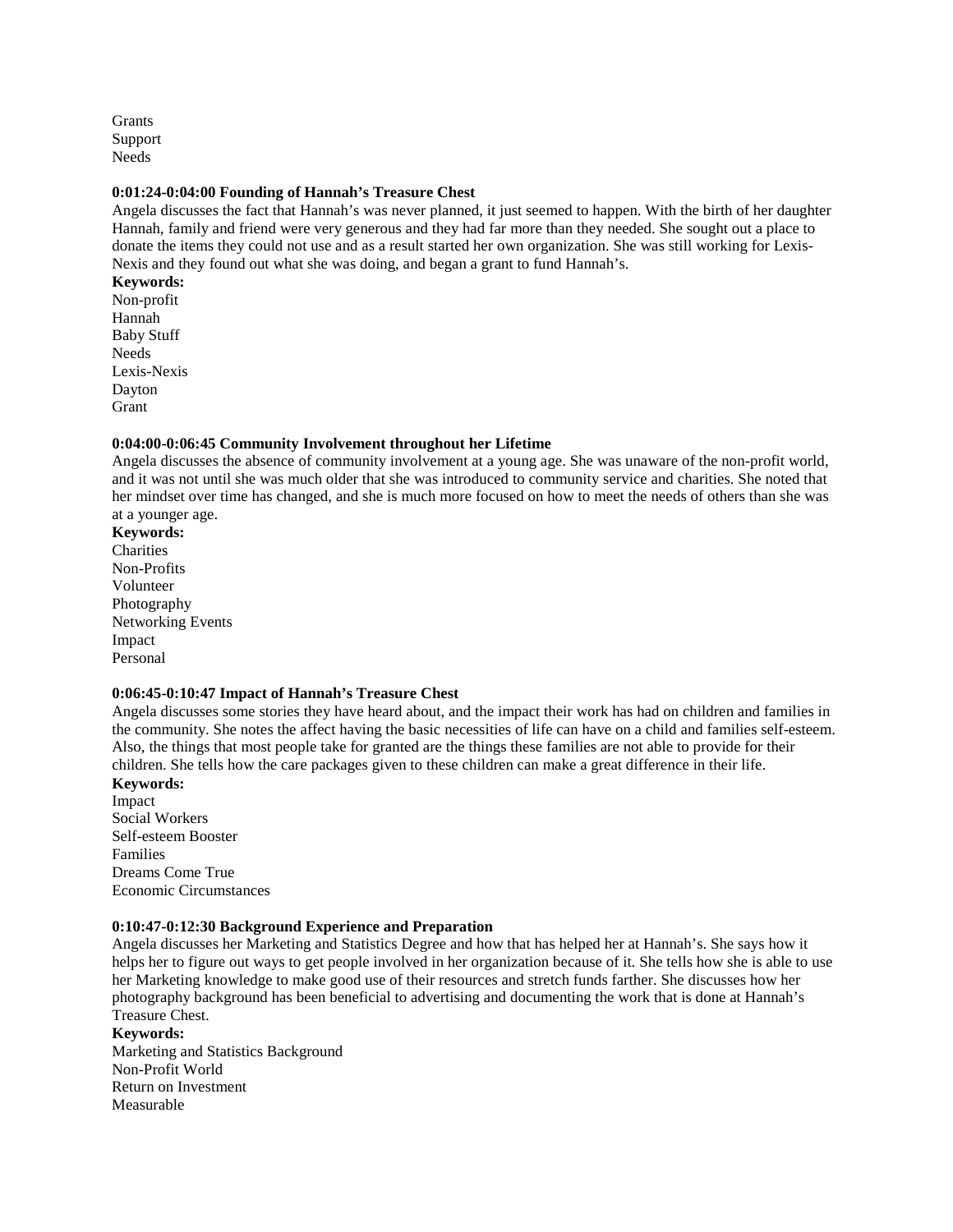Photography Background Dedication and Perseverance

#### **0:12:30-0:15:38 Hannah's Impact on Family and Friends**

Angela discusses changes in her family's dynamics since starting Hannah's Treasure Chest. She shares that when Hannah's started she was married, and four years ago got a divorce. She has learned of passions her family members have that she was not aware of. Her daughter has had the opportunity to grow up around an environment where giving back to the community is very important.

**Keywords:**  Impact Married Hannah Hobby Divorced Single Mom Volunteers Involved Positive

## **0:15:38-0:20:20 Partner Agencies and Donors of Hannah's Treasure Chest**

Angela discussed the work Hannah's does in partnership with agencies in the Miami Valley. Her organization receives a family profile from a social worker, school counselor, etc. and then puts together care packages specifically for the needs of those children. She also discussed how the work of Hannah's Treasure Chest spreads mainly through word of mouth. As well as the process for getting care packages to the families in need. **Keywords:** 

Clients School Counselors Social Workers Nurses Court Advocates Family Profile Care Package Material Things Donors Parents Emotional Ties Speaking Engagements Word of Mouth

#### **0:20:20-0:21:34 Care Packages Delivery**

Angela further discussed the process for getting families in the need the care packages that have been specifically made for them. She also discussed the number of outfits and some of the accessories given to kids of varying ages. **Keywords:**

Volunteers Care Packages Clothes

## **0:21:34-0:23:45 Challenges**

Angela discusses the lack of knowledge she had in the beginning, with regard to non-profit organizations. She credits the mentors that she has in life who have helped her learn how to manage her organization. The lack of knowledge she had in the beginning was one of the biggest challenges she faced with her work in the community. **Keywords:**

Non-Profit Background Mentors Organization Donation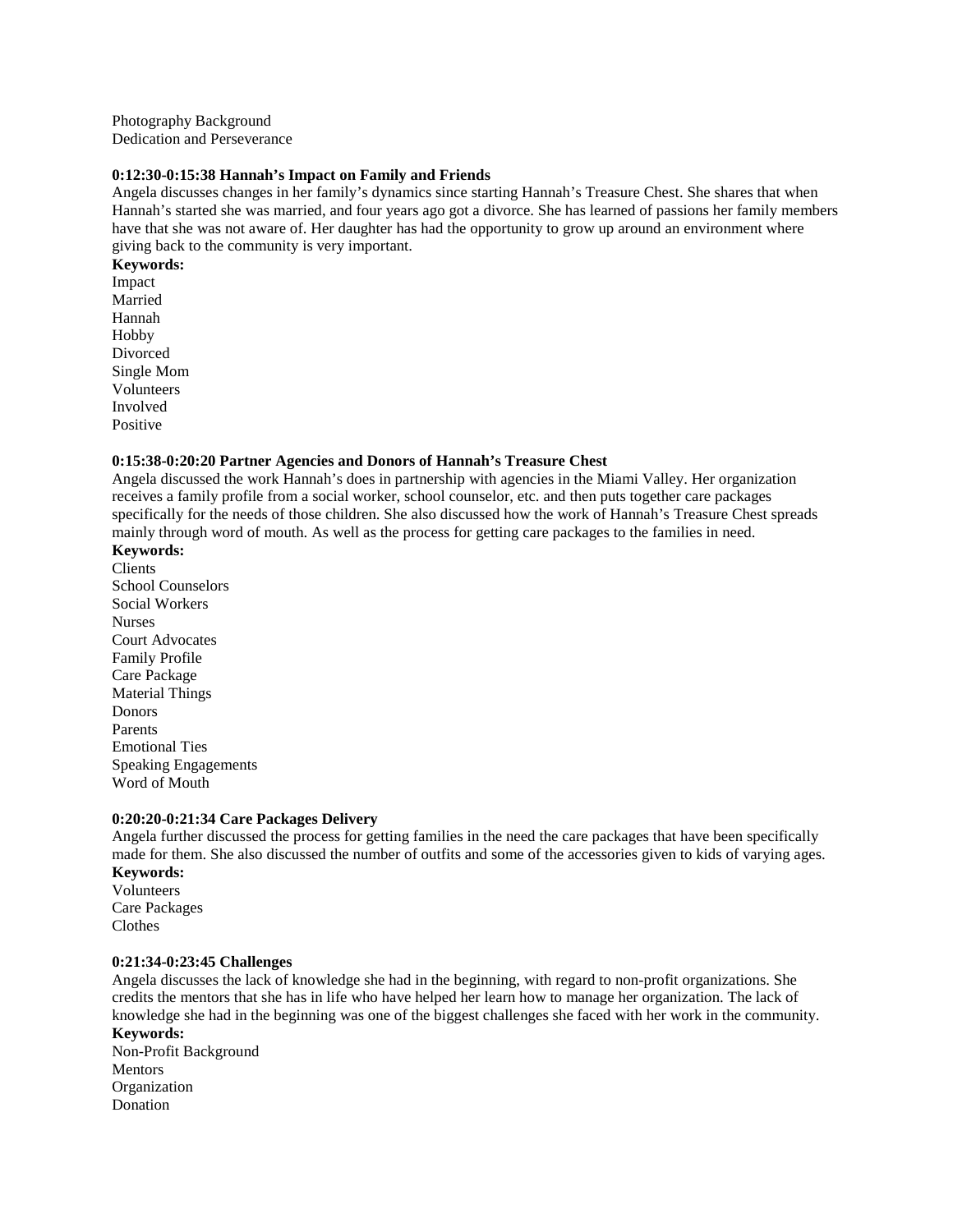## **0:23:45-0:26:39 Accomplishments**

Angela discusses the struggle she has when receiving numerous nominations because of the work her volunteers do. She regularly recognizes the work that they do, which keeps Hannah's Treasure Chest running smoothly. She is grateful for those awards, but makes it clear that a lot of credit goes to the volunteers who work each day at Hannah's Treasure Chest.

#### **Keywords:**

Impact Volunteers Widows Family Hannah's Impact Recognition Partners

#### **0:26:39-0:29:54 Volunteer Appreciation**

Angela discusses how she recognizes the work her volunteers do. She shares that they have regular meetings and celebrations. She discusses how she works to empower her volunteers and allow them to have leadership opportunities within the organization.

**Keywords:**  Volunteer Luncheons Executive Director Volunteers Empowered Team Leaders

#### **0:29:54-0:33:29 Hannah's Impact on Family and Friends**

Angela discusses the difference she has seen in her family and friends in how they view non-profit organizations. **Keywords:** 

Volunteer Donor Relationships Commonality

## **0:33:29-0:35:29 Board Members**

Angela discusses the strength of her current board. She also discussed the knowledge and experience that they bring to the table. She mentions the benefits they have brought to Hannah's Treasure Chest.

**Keywords:** Board Non-Profit Special Events Network Background Federal Prosecutor Doctor's Wife Advertising Writer Community Relations Vice-President of Victoria Theater Fundraising

#### **0:35:29-0:42:11 Fundraising**

Angela discusses how Hannah's Treasure Chest raises funds. She tells how they work mostly through private funding. She discusses the events that they hold to raise funds and their signature event "Diva's Day Out." She discussed some of the past themes Hannah's Treasure Chest has used for their fundraising events over the years. **Keywords:**  Fundraise **Benefactors**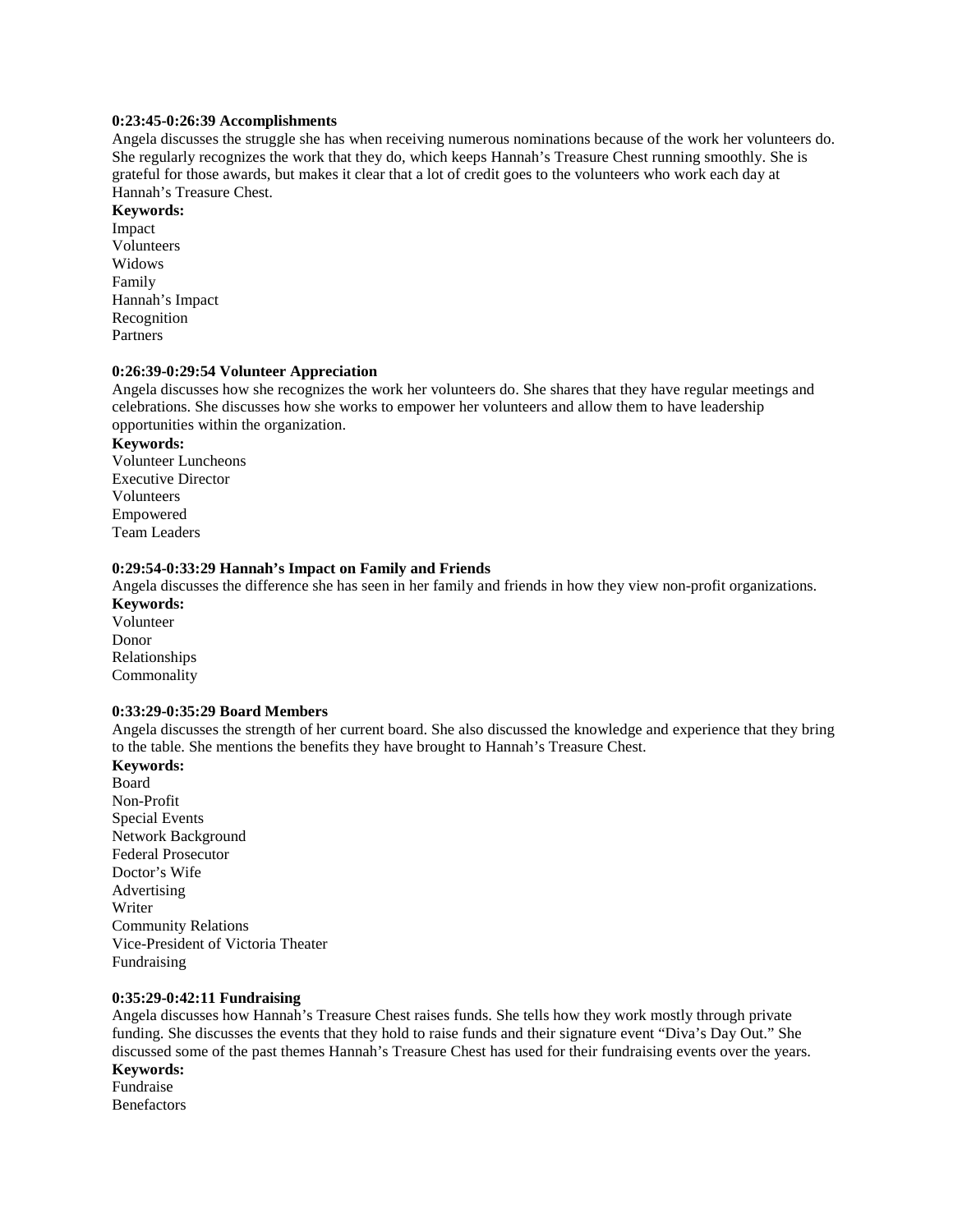Smaller Businesses Diva's Day Out Female Event Interactive Fun Participation

## **0:42:11-0:47:03 Motivational Changes Over the Years**

Angela discusses the changes she has experienced with regard to the motivation for starting Hannah's Treasure Chest, and the motivations she has today. She talks about how she was originally trying to clear out her home because they had more than enough. To now where she is fully engulfed with the needs in the community and how she can help.

**Keywords:**  Motivation Resources Kids Social Worker Hygiene

### **0:47:03-0:48:09 Families Affected**

Angela discusses the 58 partner agencies they work with in five counties. She discusses the number of care packages distributed last year. As well as their efforts in assisting families with newborn babies.

**Keywords:**  Care Packages Partners **Counties** Impact

#### **0:48:09-0:52:39 Lessons Learned**

Angela discusses the new reality she lives in each day. She tells how she desires to get others to see the needs in their own communities. She tells how she deals with stereotypes about people in poverty and trying to break those stereotypes in the Dayton area. She discusses the things she has observed about our society and how we view material goods.

**Keywords:**  Lessons Myths Stereotypes Poverty Level Centerville Affluent Community Free Lunch Programs Section 8 Housing The Basics Money Disposable Society Minimalist Excessive

#### **0:52:39-0:56:14 Childhood**

Angela discusses that she grew up in a single parent home, her mother worked multiple jobs and her brother had medical needs as a child. She discusses the challenges she saw her mother go through, and how she dealt with them. She recognizes the lessons she learned from her mother's examples

**Keywords:**  Single-Parent **Sacrifices** Learned Drive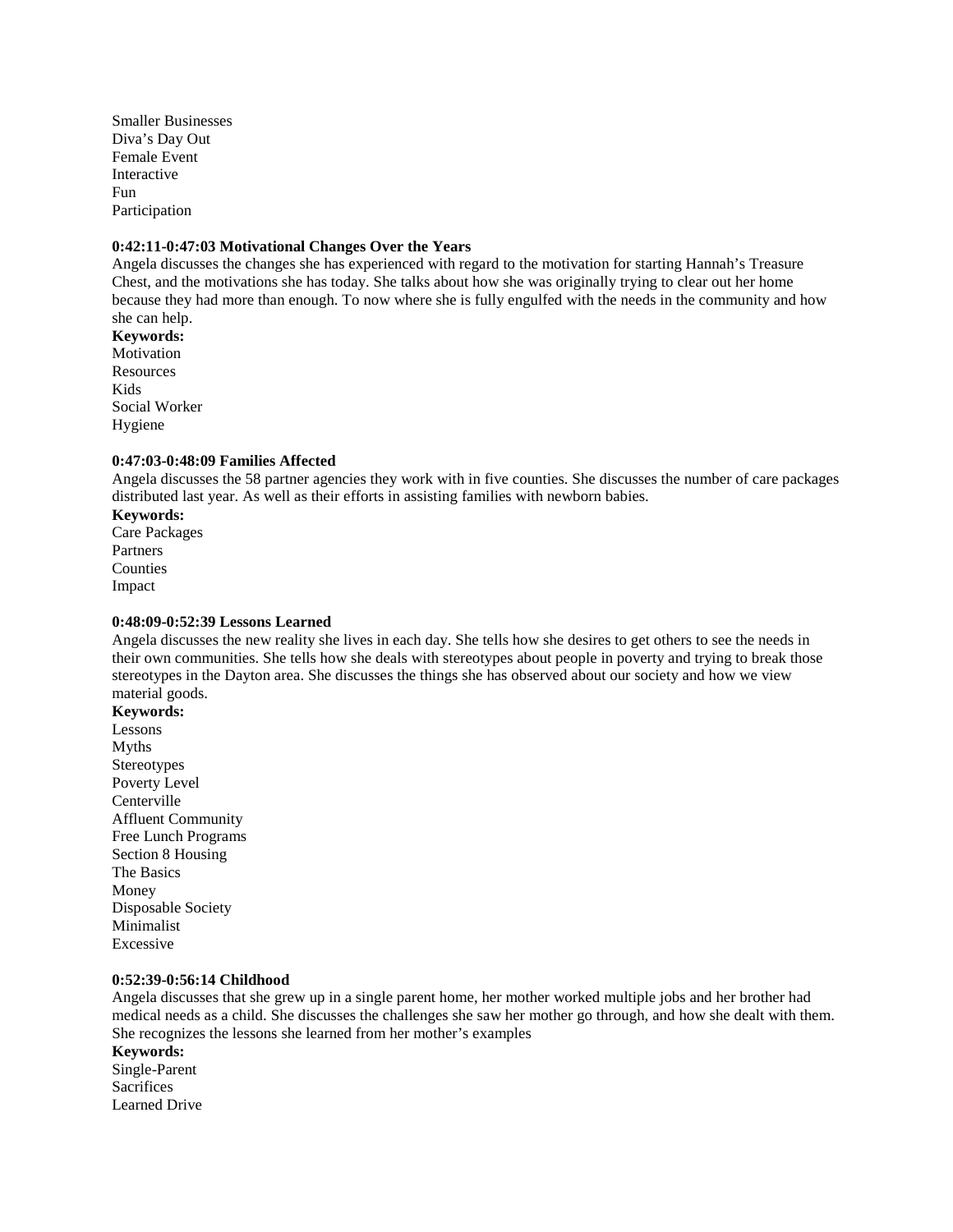Strong Work ethic Proud Negative Connotations Delegation

## **0:56:14-1:05:07 Closing Story About Hannah's Treasure Chest**

Angela discusses how close Hannah's Treasure Chest came to being closed down for good after only 5 years of being open. She shared some of the struggles they experienced and the lack of support from the board at the time. She also shared how they were helped by a foundation that they knew nothing about, and how that experience got Hannah's Treasure Chest to where it is today. She said that they changed a lot of what they had been doing wrong because of how close they came to closing.

**Keywords:**  Retail Space Close Down Liquidate Press Release The Letter Full Disclosure Board Members \$10,000 Lexis-Nexis Grant Funding Unrestricted Funds Expansions Business Bad Economy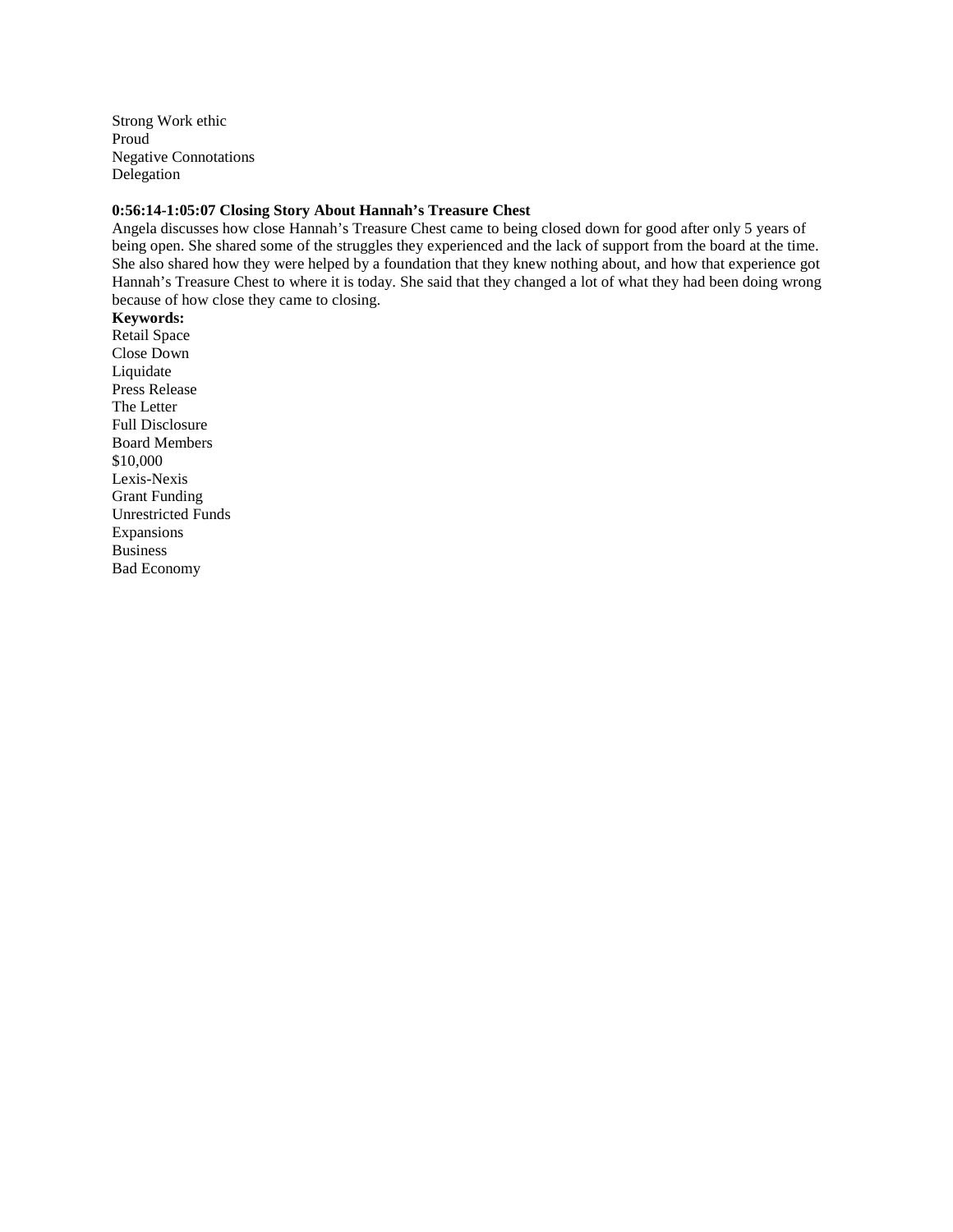# **Oral History Interview**

**Name of the Project:** A Daughter's Legacy: An Oral History Interview with Angela Addington Director of Hannah's Treasure Chest **Name of the project director: Marjorie McLellan, Department of Urban Affairs and Geography, Wright State University Archives or repository**

**Interviewee/narrator name:** Angela Addington **Interviewer name**: Janell A. Tebbe **Others present Place:** 124 Westpark Rd. Dayton OH, 45459 **Date:** 02/16/11 **Length of recording:** 1:05:19 **Original format:**WAV

**Notes:** The interview was conducted at Hannah's Treasure Chest in Mrs. Addington's office.

**Transcribed by** Janell A. Tebbe

# **Interview transcript**

**Tebbe:** This is Janell Tebbe, I am with Angela Addington and we are at Hannah's Treasure Chest, it is Wednesday, February 16, at 10:00am. Angela, how did you get involved with community issues in the Dayton area?

**Addington:** (chuckle) I started actually because I moved here from South Bend, IN and at the time I was a professional photographer. Um, I worked with a lot of non-profits in the South bend area and asked them for their equivalent here in Dayton. So I came with a little bit of a charity background, of working with the non-profits by photographing their fundraisers. So I did dog walks and gala events, and any kind of event, golf outings. And so, that is how I got introduced to the non-profits here in Dayton. Um, I went to work for Lexis-Nexis and sat on their community cares board which, um, they give out grant money, locally. And so the non-profits would write the grants asking for support for some type of an issue, to start a program, so I became educated through reading through all of those grant applications and sitting on that board. Which was great, because I got to learn a lot about the services and the needs of the Dayton area, so that was my start.

**Tebbe:** So, what led you to start Hannah's Treasure Chest then?

**Addington:** That's a pretty funny story, (chuckle) um, Hannah's was never, planned. This, everything that you see here, a ten year history, none of this was ever planned, I didn't wake up one morning and say, "I'd like to start a non-profit." Um, I actually became pregnant with my daughter, who happens to be Hannah, and our friends were overly generous and started, just all this stuff started descending on our house. Well, we were putting the nursery together, didn't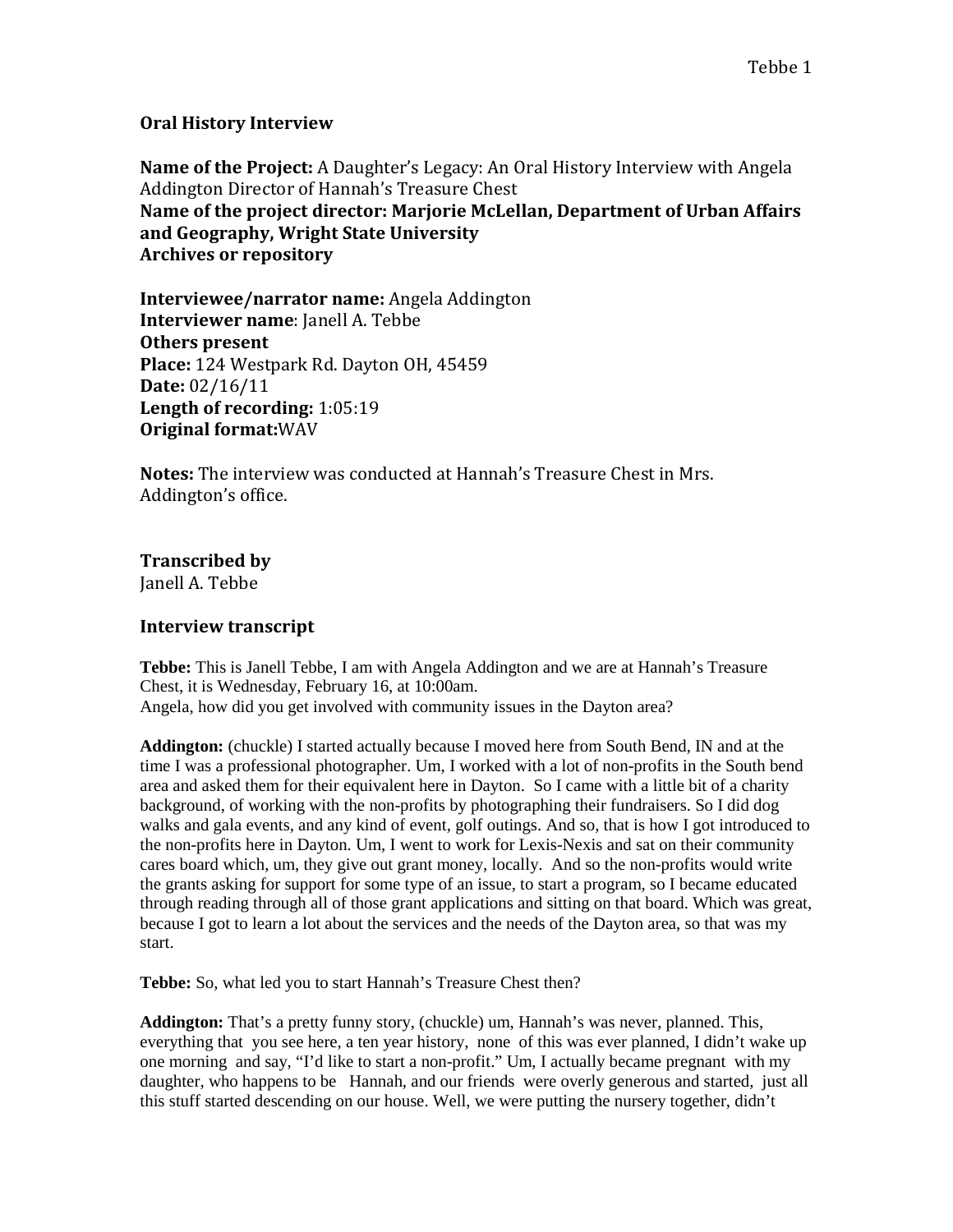want to just take all of this stuff up into the nursery without going through it. So it started amassing in our garage, and a two car garage went to a one car garage and went to a no car garage, because there was just that much stuff in there. Uh, at one point we had eight cribs, for my daughter and understand on top of that, Hannah is the first and still the only grandchild. Ok, (laughter) so I have all of her grandparents and great-grandparents who are mack-daddying out her nursery. (laughter) So all this stuff that we were getting, we really didn't need, because I sat on that cares board I started reading about the Women's Pregnancy Centers and Dayton Right to Life, and um, the Child Development Centers around, and so I had baby stuff so I started calling them. And saying, "I have too much, do you have a client that could use it?" My goal was to empty my garage because we were going into winter. You know, being six months pregnant, I did not want to be scraping off ice off my car in the morning I wanted to pull into my nice warm garage, and pull out of my nice warm garage. Not park in the street, park in the driveway. So the goal was to get rid of the stuff out of the garage, keep what, you know what we needed, keep what we wanted, but then get rid of everything else by giving it to someone else that needed it. Well, that never happened because everything that I would give away, someone would say, "Oh, you know who needs it? Here's more, so it just kept multiplying, and Lexis-Nexis found out what we were doing, they award grants, and they said, "Look, what you're doing is a tremendous service, here in Dayton, you're spending a lot of money on gas, you're storing stuff in your house now. Um, we got to the point where we built out our basement, just to put the stuff in our basement. Um, they said we will give you a grant, if you'll become a non-profit. So that is how it started, it was never this big planning process, it just kind of happened.

Tebbe: Ok, so how has your involvement in the community changed throughout your life, from the time you were younger, til now?

**Addington:** -- I really wasn't ever, I guess aware of, you know charities and non-profits growing up, that just wasn't my background, I mean I knew about places like the Humane Society and I knew about places like the YMCA. Just because those are part of, kind of everyday life, that's where my dog came from. You know I went to the Y after school, um, but I didn't ever know there was this whole other non-profit world there was this whole other charity world. I just didn't. So, um my first exposure to it was not until my mid-twenties when I was in South Bend and I didn't go actively looking, I didn't say, "Oh I want to volunteer." I guess, I never grew up knowing that or being exposed to it. Um, so when somebody came to me as a photographer they needed a photographer for an event, well would you donate your services, will you volunteer for this? And so that was my first exposure to it, and I guess over time, I had so much fun at that event that I was like, I would rather be doing something and giving back to the community than sitting at home or prospecting other business. And in some ways, being new to having my own business it was a little selfish, in why I got involved, um, because I suddenly was being exposed to hundreds of people at an event, and I could shoot that and hand out my business cards and network the event while donating my time, in hopes of getting more business. So I didn't go into it saying, "Wow, I can give back, I can make this huge impact." So that is probably the biggest change, in now, you know, I want my hands in everything, um, because it is, it is very personal now and it's, it's consuming, I mean, I do this twenty/four seven. And I am always thinking about what the impact is. Um, and it's irritating to me sometimes when I see somebody and it's like, ok, "do you know that that hundred dollars you just threw away, I could clothes ten kids with that?" And that equation is always happening in my head, versus when I first started, volunteering, it was, "how can I make another buck, how can I get another client, how can I expand my business?" Versus now it's how do I, how do I change this, how do I get this person to understand the impact they could have, how do they, how do I get them to understand the waste, that's there that could impact and change somebody else's life.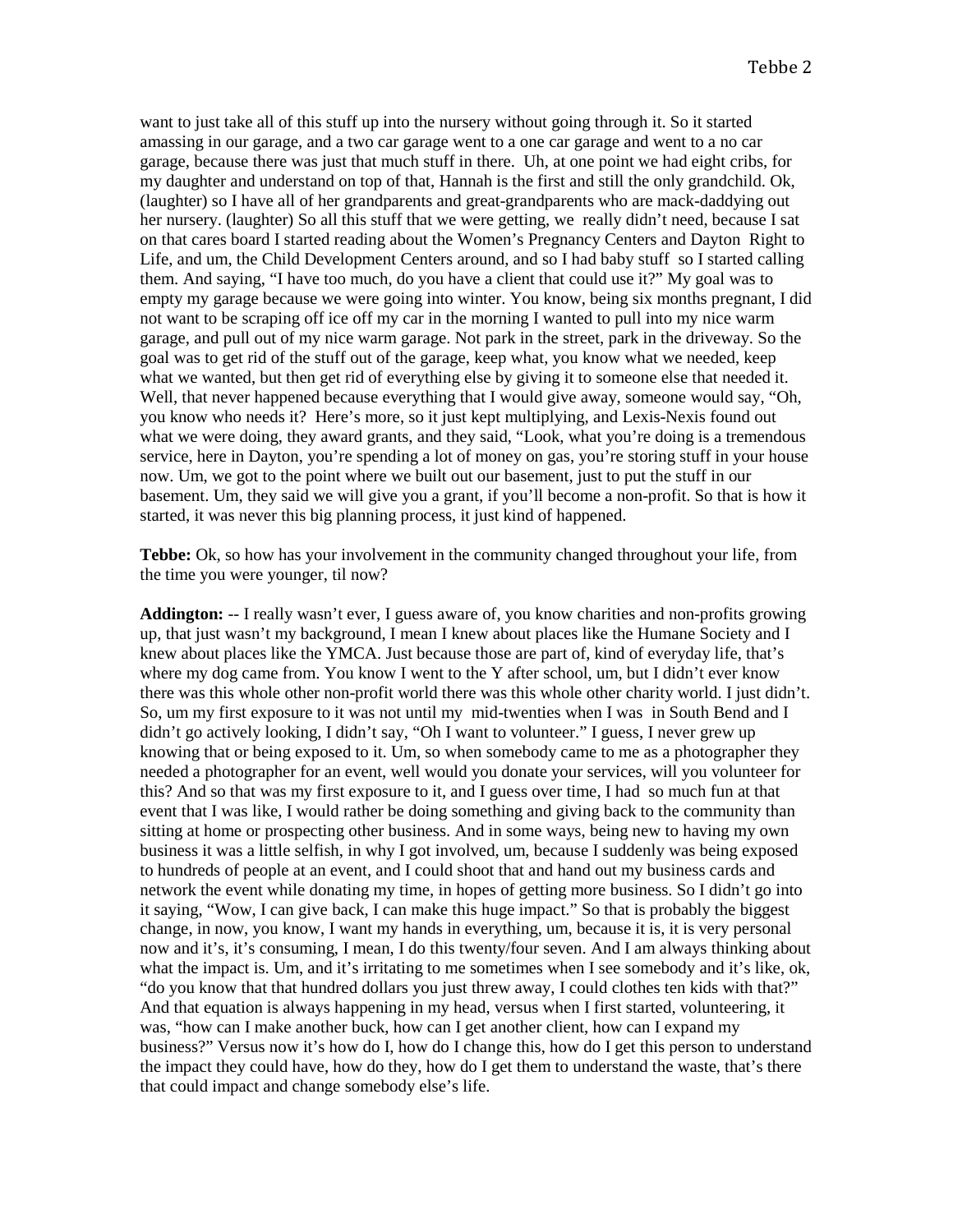**Tebbe:** Can you tell me about some of the impact you have seen since starting Hannah's Treasure Chest?

**Addington:** I think our biggest impact is just that we are hearing, we're hearing about the impact from our social workers and all of our partners more. You know, we're hearing about—we're hearing the stories about how we have helped a child in their self-esteem, how they're doing better in school because they are going to school properly dressed now. They're coming home and they have things to play with and interact with their families. They've got the right tools to be able to do their homework. Um, we've put kids in beds that were sleeping on floors. You can impact a kid just by giving them a great night's sleep. You know giving a kid a pillow and a blanket, what you and I take for granted, these kids don't have. Um, and it can be as little as, a child having a wish as silly as it may be, something that they really want, and you've impacted them by giving it to them, without ever, knowing them. And I will give you an example, we had a little girl, um, and this story came to us afterwards. We had this little girl who had a birthday coming up and her parents could not buy her anything for her birthday. Mom got into a discussion with her and said, "Well, if you could have one thing, what would you really, really want?" Now the child does not know, I mean this is a three year old child, doesn't understand that mom and dad can't afford the basics that she needs; they can't afford the basics that they need. Yet they want to impact their daughter for her birthday, she's three, birthdays are a big deal when you're three. So they asked her, they said, what would you like more than anything in the world? And she said, Mom, I want a rocking chair, that's what she wanted. So social worker puts it down on the request form from here that this little girl wants a rocking chair. Now, we don't ever get rocking chairs in here, I mean maybe two three a year, right, that's it. We had a rocking chair come in the day before we got that in the mail. Alright now, cute little rocking chair, perfect for a three year old. This request comes in, little girl wants a rocking chair, social worker's noted on their it's for her birthday, ok, so we send it off, little did we know, that that little girl wanted a rocking chair, she wanted a red rocking chair. That rocking chair that we had donated her, was a red rocking chair, that little girl will remember getting that chair forever. And we impacted not only her, but there were her mom and dad who were able to grant her wish unknowing, right, and gave her the best birthday ever. That is a self-esteem booster for that child and those parents and for one day we made a dream come true for all of them. And that little girl, who knows, she could still using that rocking chair, she may not, but somebody who didn't know her gave that to her. Gave it to her parents, who could give it to her, so huge impact there.

Um, and we've had people who now have started coming in here and saying, you gave to me when I was down and out, I now want to give back. Because I never knew who gave it to me, I knew this stuff came from Hannah's, I want to understand better how this works and I think we're also impacting people, in that we're teaching them, it's not always about money. It is about your time, it is about your talent. And what you do have for your child, they're going to outgrow it, you can donate it back we can give it to somebody else who needs it just as much. So it doesn't matter what your economic circumstances are. So I think we've impacted that way. I think we're teaching people at the same time we're helping and giving to them.

**Tebbe:** So what would you say, from your background experience prepared you for the job you're doing now?

## **Addington:** Everything. Um.

**Tebbe:** Is there anything specific that you can see?

**Addington:** I have a marketing background, so um, that's my degree, Marketing and Statistics, which is great here when you have to figure out the twist, the angle how to tell the story. How to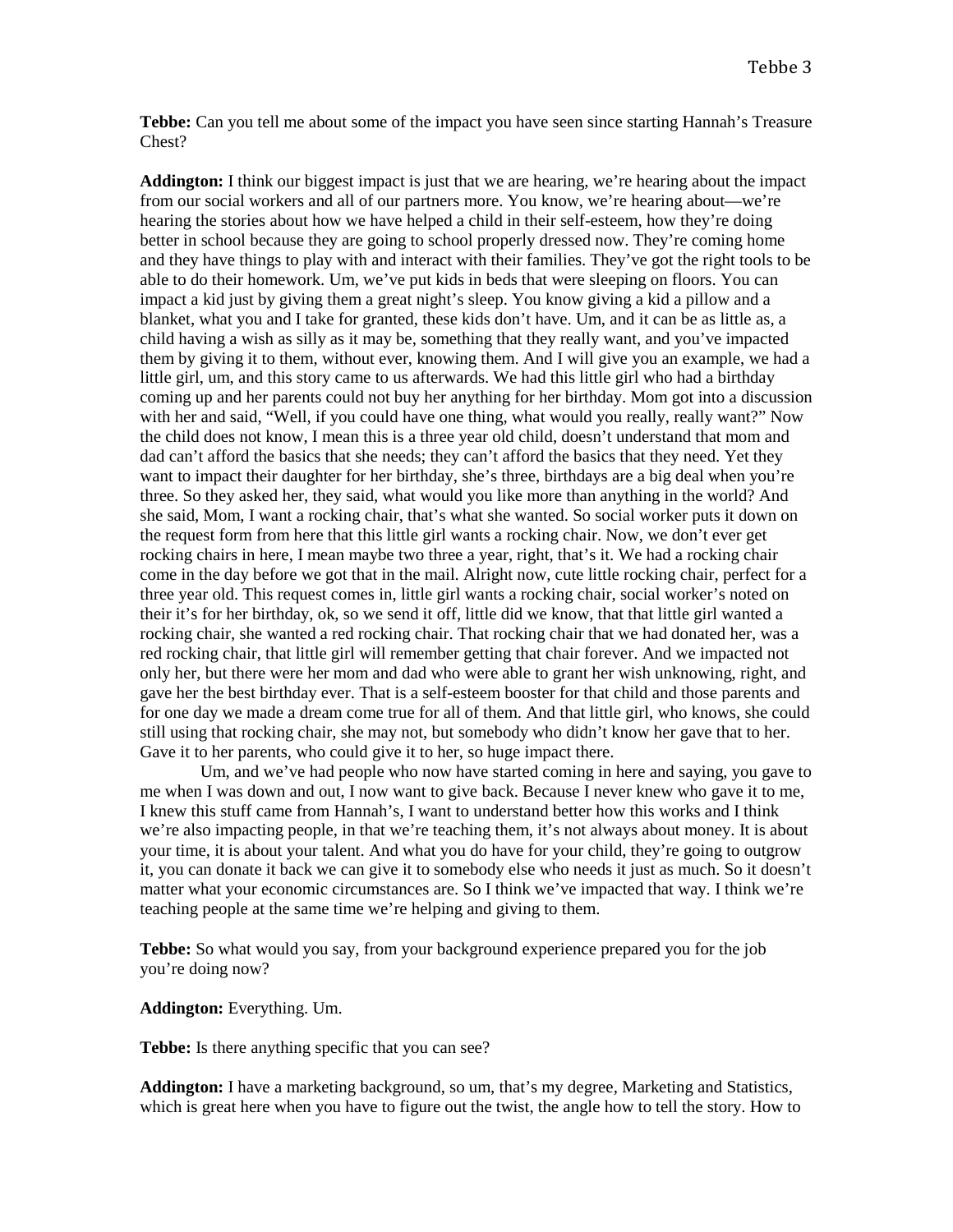impact somebody enough that makes them want to become involved with you. Um – everything is metrics and measurables, in the non-profit world, what's the, I mean from a Business background, what's a return on investment. If you as a donor, what can I do with it, ok, I need to make that worth more than ten dollars and have a bigger impact with it. So that's the business part of it, you know the Marketing part is how do I get you to part with more than ten dollars? (laughter) Right, and then, the whole measurability thing, what's our growth over time, how do we move forward, um, just the planning there. We set goals based on the measurable which are based on the statistics, um, that we've kept from year to year. So my business background has been huge. I've used my photography background just in photographing things here to show, to illustrate what's going on. Um, I mean, a little bit of everything, I used to be an athlete, so there the dedication the perseverance, knowing that you have to stay on schedule, you have to continue to practice to be good. So I think all of it you can figure out a good way to make it work.

**Tebbe:** What about your, well you kind of answered this, but what about your family has changed or impacted what you do here with Hannah?

**Addington:** Uh, big impact for me, when I started this, uh when I started this I was married. I worked for Lexis, but the whole goal was for me to, I mean when we had Hannah, the goal was for me to be a stay-at-home mom. Um, you know started Hannah's, and this really was kind of my hobby, kind of my outlet when it started. So it was never meant to be a full-time job, uh, I actually got divorced four years ago, it was a big family paradigm shift for me, because I went from, I wasn't paid to do this until last year. So I've gone from being married and supported and not having to work, so I could do this, I could give here, and I could write a really good check to here every year, and I went from that to now I technically could be my own client. Being a single mom, um, I make part time salary here. But I still have the passion for it so I figure out how to make it work. My daughter has been involved from the beginning, Hannah has run around here since about the time she was two, she knows the volunteers she interacts with them, she's gone with me to speaking engagements, she's been at award presentations. She's been when we've given awards out when we've recognized people for their impact here. She is very involved. And she probably knows this about as well as I do.

**Tebbe:** What does she think about how her name's on it?

**Addington:** (laughter) Um, she thinks she's the big boss here. (laughter) You know I think she thinks it's cool that the office is named after her. Um, and that it really all started because of her. I think you have a lot of non-profits that are started because of an impact somebody had in their life, a child that's sick a child that's passed away and adult that passed away. You know somebody that had a crime committed against them, um, a lot of it, a lot times non-profits are started because of the negative that's happened in somebody's life. This non-profit was started because of a positive, I mean I had a kid, you know, I had Hannah. There's absolutely nothing wrong with her, ten going on twenty-seven. (laughter) But she's been very active here, she has gotten up and talked in class about what we do. She wears her shirt and people ask her, you know, what is that, how come your name is on there? Or isn't that cool that business is named after you and she's like, no that is my business. (laughter) So I think we've set up a little bit of a legacy, in that in some way she'll always be involved with this organization as long as it exists. Um, and I think it's set up for her, she grew up knowing the charity aspect that I never did. You know, so she understands that now.

**Tebbe:** Can you tell me a little about the Partner Agencies that you guys work with and how families come to you and you get the things to them that they need?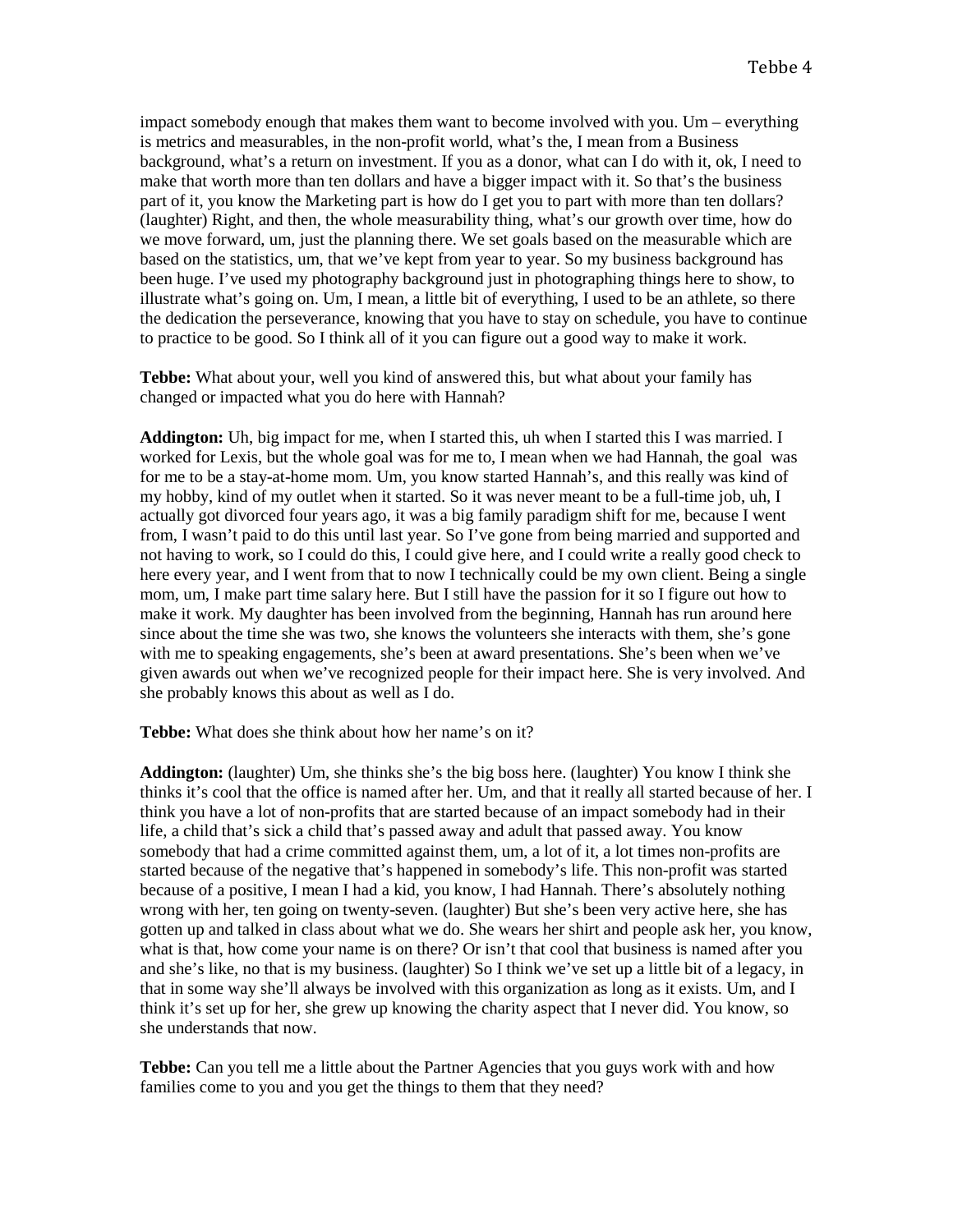**Addington:** We are not open to the public so we are not a direct service organization. Meaning that we do not directly work with or ever meet the families that we impact, our direct client are the social workers, the school counselors the nurses at the hospital, the court advocates. They are all people within Dayton who work with a child and have identified the needs of that child and are trying to meet those needs. So we are their resource, they place what we term it, an order, it's really a family profile, tells us all about the child, what they need, what size clothing they wear, what their body make up is. Are they husky are they slim, are they regular. Kind of the full description of that child, and so we build a care package on that we give it to the social worker. The social worker, school counselor, whoever is working with that child, it's their responsibility to give that care package to the family. So I think over the ten years we've been doing this, we've met probably a handful of the families, who we've impacted. We just, we're not social worker here, that's a whole other ball game you know we don't have a way to qualify them, or to know what their needs are. Or to fulfill those needs-- in the big realm of life, we can fill clothing, furniture, toys, dental hygiene kits, I mean, we can fill the material things for them, but there's so much more that they need. It's better for us to partner with existing agencies who already impact kids. They don't have to re-create the wheel, they don't have to have clothing on site, we're there brokerage house for that stuff. Um, so we are a fulfillment house, we just don't sell anything that's here, you know.

**Tebbe:** So, who donates and how do you guys get the stuff that you need to give to people who are in need?

**Addington:** All of our donors are people with kids, people with grandkids. Um, fact of life kids grow, they get older, um, what fit them two months ago may or may not fit them now, what they played with last year at Christmas they may not play with now. So there's this incredible turnover here in our country. People are looking for where can I give that and parents especially mothers, we have a tie to things our kids have. The hardest thing to part with is your child's crib, hardest thing. I mean, I know, it took me six years to get rid of my daughter's crib, knowing I was not having any more kids. I still held it, it was a sentimental thing, it was from her grandparent's it was given to her. Do I hold it and keep it until she has kids, do I keep it twenty-five years, you know, or however long until she has kids. There's an emotional tie to that. That emotional tie is easier to break if you give things away that are going to impact somebody else that they don't have to buy it. So we go out through speaking engagements, through marketing efforts, um, we just educate people about who we are, we say "Hey, if you have kids, when their done with it, when they don't wear it any longer, they don't play with it any longer, bring it to us, so that we can give it back to somebody else who can't afford it. So we are a hundred percent word of mouth here. Ok, you're not ever going to see us up on a billboard; you're not going to see us doing commercials on tv, doing radio spots. You're not going to see us in the newspaper with big ads. We are totally word of mouth, the nice thing is that parents hang out with other parents, it's by default, kids go to school with other kids, your kids go to church with other kids, your kids play with other kids, they do sports with other kids. You talk about stuff like that it naturally happens, so we utilize those methods to have people learn about us.

**Tebbe:** So, when there's a family in need do the social services come here or do you guys deliver?

**Addington:** They come here and pick up, so they fill out one of our forms, and give us that whole profile of the family. We check it in, we make sure that family is not working with another agency as far as, um, they worked with another agency and requested clothing from us already. So we check that out, and then it comes back into our warehouse, and one of our volunteers builds an entire care package for that child, so they get, seven to ten days' worth of clothes. They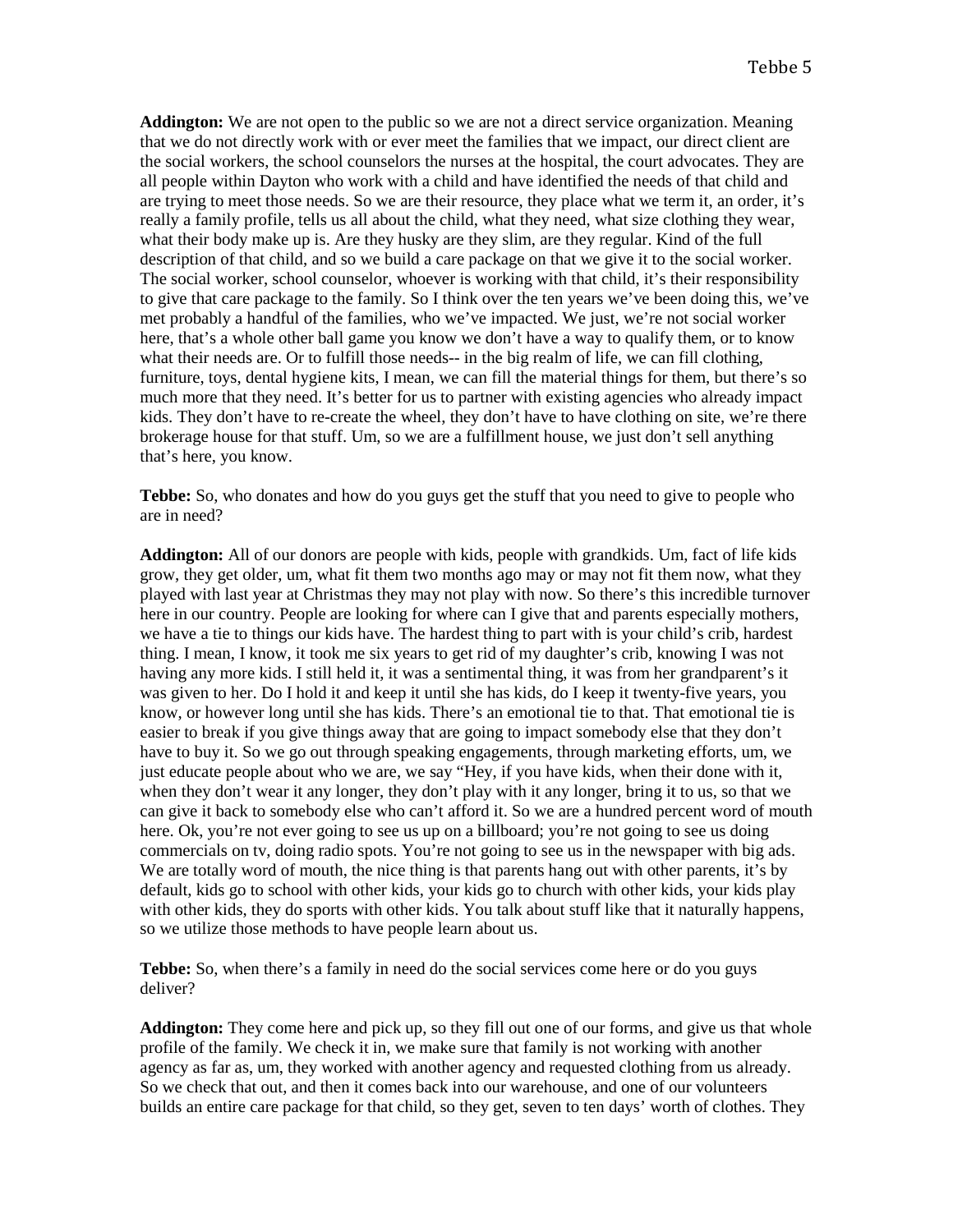get shoes, they get a coat, toys, books, if their older they might be getting school supplies. If there younger we're putting equipment with that, we're putting safety gates and high chairs and cribs. All that stuff the little guys need. So we're building this care package, we then call the social worker who comes here to pick up and then the next time that they meet with that family, or interact with that family, it's delivered to them. Or they may know they've got a follow-up coming up with that family so they place the order so that we would build it and then have it the next time they meet with them.

**Tebbe:** Ok, what would say are some of the obstacles, frustrations, disappointments or challenges that you've faced in your work?

**Addington:** Probably the biggest thing that encompasses all of them is that I don't come with the non-profit background. So everything we've done here, I've had to learn from scratch. I've had to go to somebody else and say how do I do this? Um, I've screwed up a whole bunch, you know, but I've learned from that too. Where I've done it wrong, and had somebody say, "Why did you do it that way?" I knew no other way to do it. I just don't have a non-profit background, and not growing up with that, um, there's a big learning curve here all the time. I mean, I've done this now ten years so I know a lot of things better, but there's still things I have fabulous mentors that I go to. Other people that I work alongside of in the non-profit world, other executive directors who may operate similar to what we do, but do something totally different. But I know that part of their organization and I can say, "Hey, how do you do this?" Um, you know we get a donation, well it's a donation in memorial of somebody ok, um, who do we all have to acknowledge what should that letter look like? Just various things like that, I have an array of people I can call and I can say, hey can you share with me how you handle this, can you share with me your documentation? Can you just tell me how to do this, how do you do it? Um, then it's our option of doing it the same way or modifying it to best fit the organization, but I at least have some point of reference. Um, it's been kind of cool because people now come to me for that kind of mentoring as well. And I, I don't see myself in that ways, because I still think I'm really a newbie in this arena but I've got ten years behind me doing it.

**Tebbe:** Well what you would say then, I saw that you've been nominated and all kinds of things, but what would you say are some of the greatest accomplishments because of your work?

**Addington:** Um—I guess probably the impact, we do more here than impact kids that we give clothes to. We impact every volunteer that comes in here, because this is a place for them, this is their second home, we're their second family. We have a tremendous number of widows, that are here, that come here when they have lost their spouse and this becomes their new home and their new family. And there's other people within this organization that have gone through that, that come alongside them and get them through that time. We've gone through everything here from the birth of babies to the death of spouse, to helping, we've had volunteers that have gone through cancer. Where we have cooked for them, and cleaned for them, and watched their kids, taken them to chemo. We have been in the hospital with them. There's an impact there so everyday no matter what, no matter what, every single day, Hannah's impacts somebody, be it a child, be it a volunteer, um, we can move people to tears telling them stories about here, so we may be opening their eyes to the non-profit world, the charity world. The issues right here in the local community they had no clue about. So I guess for me, it's not about the awards and I have a real hard time with those, you know, being a ten top women here, I was a 40 under 40. I actually had to list the awards for somebody the other day who is doing an archive type deal similar to your class, and they wanted background on all of these people who have received this one award, and I was asked to list all of these awards and I looked at that and I thought you know what, I may be the one getting that recognition, but could not do all of this, there are so many other people behind it,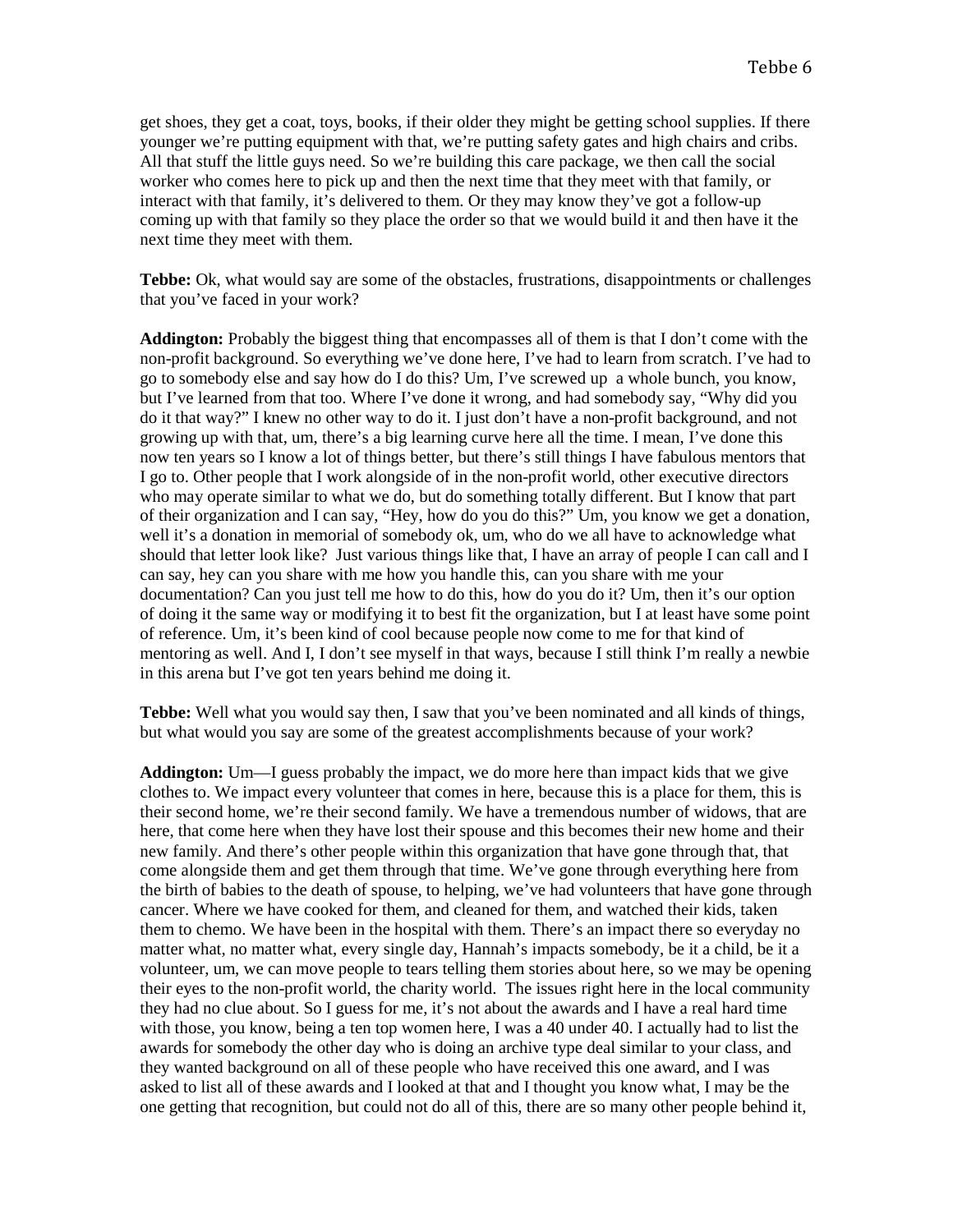that I wish those awards were given for, like our organization you know, because I'm a ten top because of all of my volunteers because of all of my partners because of what we do here. It's not about me, it's about the organization and I have such a hard time with that.

**Tebbe:** So how do you show your people your appreciation then in return?

**Addington:** We're very close knit here, we meet every month for a volunteer luncheon. Now those are an absolute stitch in the pants, I'll just tell ya. There, there are themed, we had one Monday, it was Valentine's Day. Those are social times um, I sit and have lunch with everybody here, there's a hierarchy on paper but we all have lunch together. We celebrated birthdays on Monday, the birthdays for the month, the stack of cards that you get here, you know, you're getting birthday cards from like thirty, forty people. You know it trumps some people mail for the year. You know, you're handing them, it's fun for me, 'cause I get to hand them their cards and I get to hand them their chocolate bar and hand them their flowers. Tell them happy birthday and just on a daily basis as I walk by people, you hear the stories, and I'll stop and interact with them and listen the stories and interact with everybody. Because of that, I think there's not a separation. There's not that separation of, oh she's the executive director I'm just a lowly volunteer. Um, I don't have a problem going and sitting at the hospital with any of these guys, checking on them when we have a snow storm to make sure that their driveway is shoveled. I've going out of here and cleaned of people's car when it's snowed all day, I've gone out and cleaned off everybody's car in the parking lot, you know that's just the way I can say, you know what, "thanks for coming in, because without you, I couldn't have done it. Hannah's wouldn't even exist without you. Um, I tell everybody going to the awards ceremonies and going to the speaking engagements, I tell them, " I say, you know what, it's not about me, I manage it, but here's the deal, these guys do it all, they do it all, and some of them know, so much more about this organization in certain parts that I don't. But there all empowered too, which I think is a big deal here, we empower every single person here, make the decision and go with it. We make people team leaders in certain areas of this organization um, if something needs to be done, when we expanded recently, we built a brand new toy room, I had nothing to do with that room, I went and pulled a key group of people together and said, look, you guys work with this every day, talk to me about it, I will help you with any part of it, tell me what you need and I will get you what you need for this area. You guys work with it every day, if I came in here and designed it, it's not going to work, because you guys do it, so I'm empowering you, you design it, I'll make it happen. And that's a big thing here, nobody is better than anybody else here, we're all on an even keel.

**Tebbe:** How have you seen an impact on other people in your family, or friends that may not of been a part of helping the community before Hannah's Treasure Chest was started?

**Addington:** They all run when they see me coming, (laughter) Just Joking, I do have people that run when they see me coming, because they know, "Oh, she's gonna come ask me for something again." You know, um, I—Um, probably the biggest change or impact with my family and friends is that they know what I do and know that I am passionate about it, they will ask a lot more questions. I don't bring it up at the dinner table, you know if I'm out with all the girls on the weekend, I don't bring Hannah's up, it normally ends up being brought up in some way, or someone will be like, "Hey, I read about such and such or I was on your website or got this e-mail this week, tell me about that" So there's a curiosity level there now and there's an awareness level that was never there before. And we'll talk about issues or I think they'll use me as a resource, cause they'll say, "Hey, I was reading about this other agency in the newspaper, how do you make sure that doesn't happen to yours. Could you make it work for yours, or hey I read about this other program, wouldn't it be cool if Hannah's did this? So they've started thinking in association with it where I think a lot of times we don't get involved in our family and our friends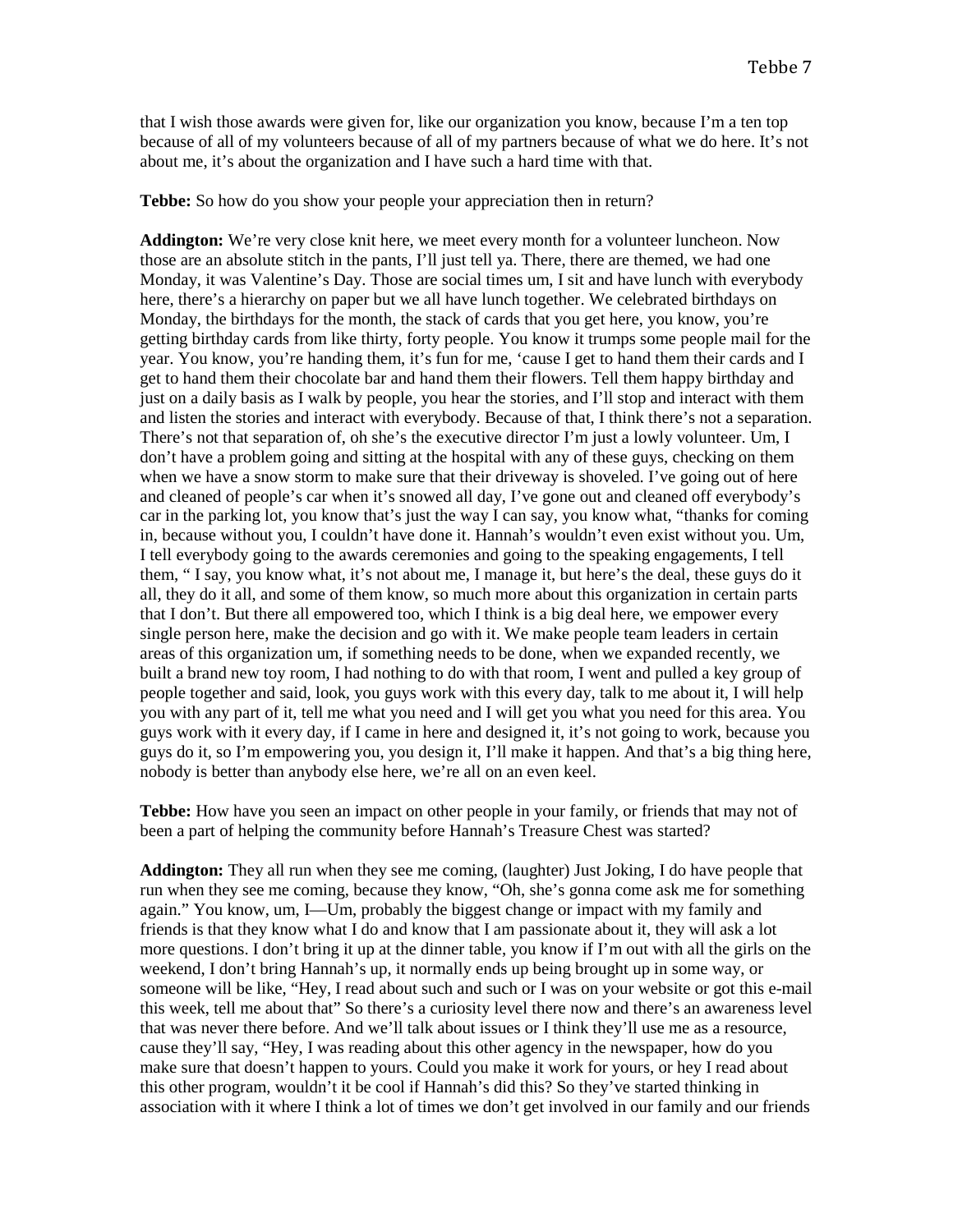work. You know, I really don't want to get involved in my brother being a manager of a retail store, that drives me crazy. I just don't want to know about it. So I don't necessarily ask about it versus where a lot of them ask me about it. Or associate it with what they're reading or what they know, or what they saw. So it's a lot more resource kind of based in the change with them. Some of my friends who I never thought would be involved here, have become the most active involved. Kind of interesting, because I never knew that passion about them and have struck a chord somewhere with them. Um, I think the other kind of interesting piece is people that I necessarily ever associated with, have become some of my best friends, by serving on the board or becoming a volunteer, or becoming a donor. That's how they started here with Hannah's and there's just been this great relationship that blossomed out of it. People who have just moved here and wanted to become involved with Hannah's have become some of my best friends, just because they came here and they were alone and they needed someplace to fit in. So they started by joining the board, they started by designing our website and just over time, because I worked with them so much, we found that we had a commonality and a similarity and have become great friends.

**Tebbe:** Can you tell me a little bit more about some of the people on your board and what their role is?

**Addington:** Sure, um, we have an incredible board, in our ten year history this is probably the most influential the most tempered board. Our board over time, when we first started, it was all of my family, and all of my friends, now on this board, this is the first board where these guys have recruited each other, they've looked at what the whole is, what talent we need on the board and they've gone out and found it and brought that person to the board table. Um, so this is the first board that's not been stacked with my family and my friends. We have incredible talent on this board. Our chair, she's got a tremendous non-profit, special events um, networking background. We've got a federal prosecutor on our board. We've got probably the most age diverse board as well. We've got everything from, somebody who just sent their last child off to college, to somebody that just graduated from college. We've got the, a finance guy, in the banking industry who is a whiz with numbers, incredible. We have a doctor's wife. We've got somebody in advertising, we've got a phenomenal writer, who does communications. We've got a community relations person from the media, the newspaper, great, great, great source. We've got the vicepresident of the Schuster, vice-president of the Victoria. Who is in ticketing and sales, runs a ton of fundraising events in the front of the Schuster. Talk about a great resource, we want to have a gala event, she knows gala's she does them in her sleep.

**Tebbe:** Yeah, are you, speaking of galas, how do you guys fundraise? Can you tell me a little bit about that?

**Addington:** We fundraise ninety-percent private. So, we are not city, state, federal funded. We are not United Way funded. We fundraise by individuals writing us checks and by holding fundraising events. We hold one, one signature event a year and then we are the benefactors of many others. So we partner with other people, we do a lot of quarter auctions we do the dining out at the restaurants. Our signature event, our first five years we struggled with what our signature event would be, we kind of tried stuff and it didn't work, or tried it and it worked for a couple years and then it , bombed and then we tried something else. So for five years we really struggled. And then we hit a home run with an event we called Diva's Day Out. We started it because we pulled a whole bunch of smaller businesses together and said, look you guys all want to impact Hannah's in some way, yet you all feel you're too small to do anything significant, so here's all the players, we sat them all at the same table, and we said, "come up with one big event because all together small makes big. Figure it out, we hashed out a ton of stuff, we went, it was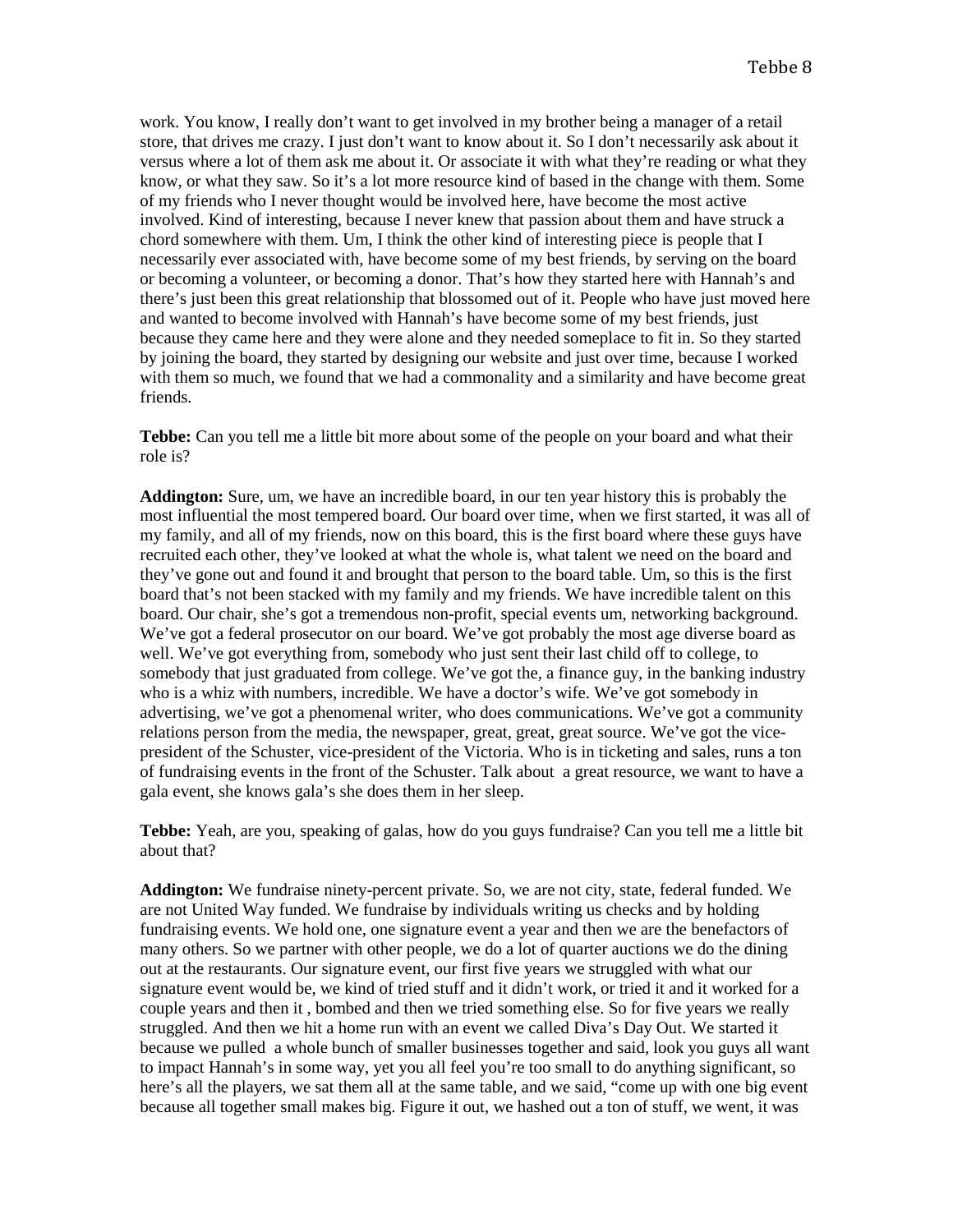crazy, everything from golf outings to gala events to fashion shows, to you name it, it was brought up. And everything was shot down for some reason or another until we came forward and said what if we develop an event that somebody hasn't done yet? So we came up with this Diva's Day Out thing where you would come with your mom, you would come with your sister; it was a completely female event. Guys could come but if they came we were going to pick on them. (Laughter) Hey let's throw in the silent auction thing, throw in the raffle thing, let's have an interactive, theatrical fashion show. Ok, not just the walk down the run way so and so is in a five hundred dollar outfit, you know, ok, everybody has been to that kind of fashion show. Let's play, let's have audience participation, let's, and let's make fun of something. Let's put our own twist on something and let's present that. And really we're going to put on a theatrical production but we're going to weave some fashion into that and we're going to play with the audience. So the first year we did it, reality tv had hit an all-time high, Bachelor was huge, Beauty and the Geek was huge, um, the Fab Five had come out, right. Survivor was at a peak, we married all of those reality shows together and we make fun of them. Ok, we had our own fab five and they opened the show um, with a whole bunch of feather boas to "It's Rainin' Men, Hallelujah" Their wrappin' boas around people and handing them martinis. We made over the geek in the Beauty and the Geek to become the Bachelor to being exiled to Survivor. I mean, we messed around with it and put our own spin on it. And people loved it, we outgrew our venue in the first year. We took off and did then, we picked on things and every year it just happened that we would come off the first thing, something would be right there smack dab in front of us. We did "What Happens in Vegas Stays in Vegas," and all those commercials were coming out, we did "What Happens at Diva's Stays at Diva's," and we farced Vegas. We had an Elvis impersonator, we had acouple guys in the audience our models married them, Elvis married them. We played. We've done Diva Las Vegas. Diva La France, where we did a whole big Paris theme. Devil Wears Prada came out one year, we did Diva Wears Prada, we farced the movie. Um, so over time they just kind of kept growing, and moving and changing. We've come off of the fashion show runway type theme. Diva's still exists, but we changed it last year where people were like, I have cabin fever by March, I'm so happy for your fundraiser I just, wish it was warm. Great, we threw a beach party last year in the middle of March. It was come in your flip-flops, your shorts, and your Hawaiian shirt. We had the parrot heads there, and we played Jimmy Buffett and we had Steel Drum Band and you walked in and thought you were somewhere else. But it was still the girlfriend's event, still had a couple guys there, still picked on them. But you know, it's always meant to be a fun inviting atmosphere, where it's not you're just coming to spend more money because we need to raise a lot of money. Our philosophy behind it is, let's create a great atmosphere, and have a ton of fun with it, to make it where you want to come back next year. We have a huge following for that event.

## **Tebbe:** Where's that normally held at?

**Addington:** It's been at the presidential for the last four years, now, we gave that event a hiatus this year because it's our ten year anniversary. So instead we are doing a formal Gala truly mixing it up, men are welcome this year, meant to be a couple's event, um it's meant for you to bring your boyfriend, your spouse, significant other, your uncle, your dad, you know whoever. We're doing a roaring twenties, we're known for our themes, we're doing a roaring twenties gala evening, called Flappers and Dappers. We want people to come in their flapper outfit, and come in their Zute suit, um, we're bringing a Packard car in from the twenties so you can have photographs from that Era taken, you know we may make them black and white. We may make them the kind of brownish, Sepia toned color. Um, but the band that we're bringing in Blue Loo and the Mafia, you know Zute suit time, the time of Al Capone, we've got a mafia band playing for us. It's just fun, fun for us to just interlace that theme in for everything, it's for people to come out, we want them to have a great time. And we want to teach them about Hannah's.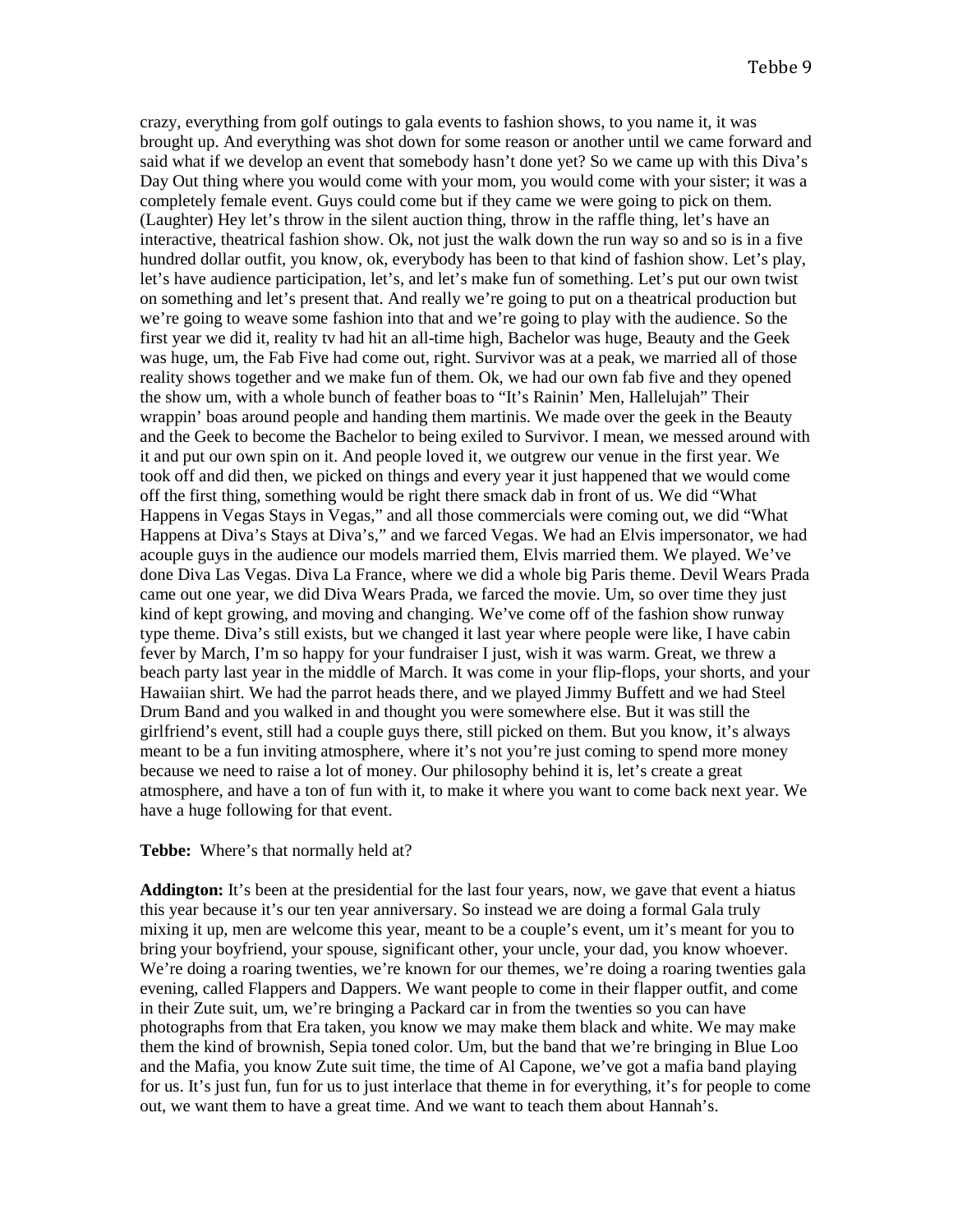**Tebbe:** Let's see, ok, how have your, you kind of answered this, have you seen your motivations for serving change?

**Addington:** Absolutely, yeah, um, I live, eat, breath and sleep this, now. Um, and I think the motivation over time, going from I want to clean out my garage to now it's just I want to impact so many more kids. I know we can have a further impact, so I want to figure out what that is and grow Hannah's in that way. We have gone from just providing clothing, when we started we gave kids just two pairs of pants and two shirts. That's it, and then we started asking the questions, "What else do your clients need?" We added underwear, we added shoes, and we added coats. Then it became, well people were dropping their clothing off to us, what about toys. We grew from that to school supplies, to books, to movies, and then we started doing the equipment. Then we got into the infant toddler realm, of baby bathtubs, diaper genies and cribs, and basinets, swings, and strollers, high chairs, all of that stuff. To the latest, and we're an ever evolving we don't work directly with the clients, so we don't know what the client need is, we also don't necessarily know what other resources have gone away. Where a social worker may have gone to five different resources before, not their limited to three because two of them don't exist any longer, have honed their mission down, so where they used to be able to get dental hygiene, for a kid, that doesn't exist anymore. Still in the kids realm, which means we can figure out how to do it here. So last year we asked the questions, "How many kids when you go deliver this care package, we want you to ask the question, "does this child have a toothbrush?" Do you know what we found, we were clothing kids and seventy percent of them did not own a toothbrush. To which then, I went into a dentist office and said, "Look can you donate toothbrushes to me, cause I've got seventy percent of the kids I'm clothing who don't have a toothbrush." Boy was I educated really fast about all of the things that not brushing your teeth and not having oral hygiene impact. It impacts school, it impacts your health, incredible, incredible. So we figured out here how to make dental hygiene work. We gave out 3,500 toothbrushes last year. You know, um, so now we ask the question, "Ok, now we've added toothbrushes, what's the next piece?" To find out, great now we're cleaning these kids' teeth most of them don't have shampoo or soap, ok how do we add that?" How do we go out to the community that we have kids going to school that are not clean, so other kids don't want to interact with them, they don't want to play with them , they stink, they're making fun of them, how do you change that? A seventh grade boy without deodorant, that's not pretty and that kids getting ridiculed and picked on because of it. We can change that kids' life by giving him deodorant, what a basic. You know, um, so it's fun to watch this evolve and figure out what the next step is and what the next need is. And we don't eliminate anything we just add to it. And figure it out.

**Tebbe:** So your care packages continue to grow.

**Addington:** They do, which is fun to see. I wish we got to see more of the reactions of the kids and the parents when they get the stuff. And you know that's another one of the pieces of the puzzle that we're trying to figure out. How do we, find out more of those impact stories. How do we find out about the kid that we gave him the baseball glove and now he's a high school super star. You know, how do we find out about the kid that hadn't been in school for two weeks, because they were sick and now because they are brushing their teeth and they're in school every day and their grades have gone up. We know that sort of stuff exists, how do we find that out. And then how do we find out about the other kids that we aren't impacting enough and how do we make that change. So we're always trying to figure those stories out.

**Tebbe:** So, how many families and kids, do you have a number I guess of how many you feel like you're working with right now?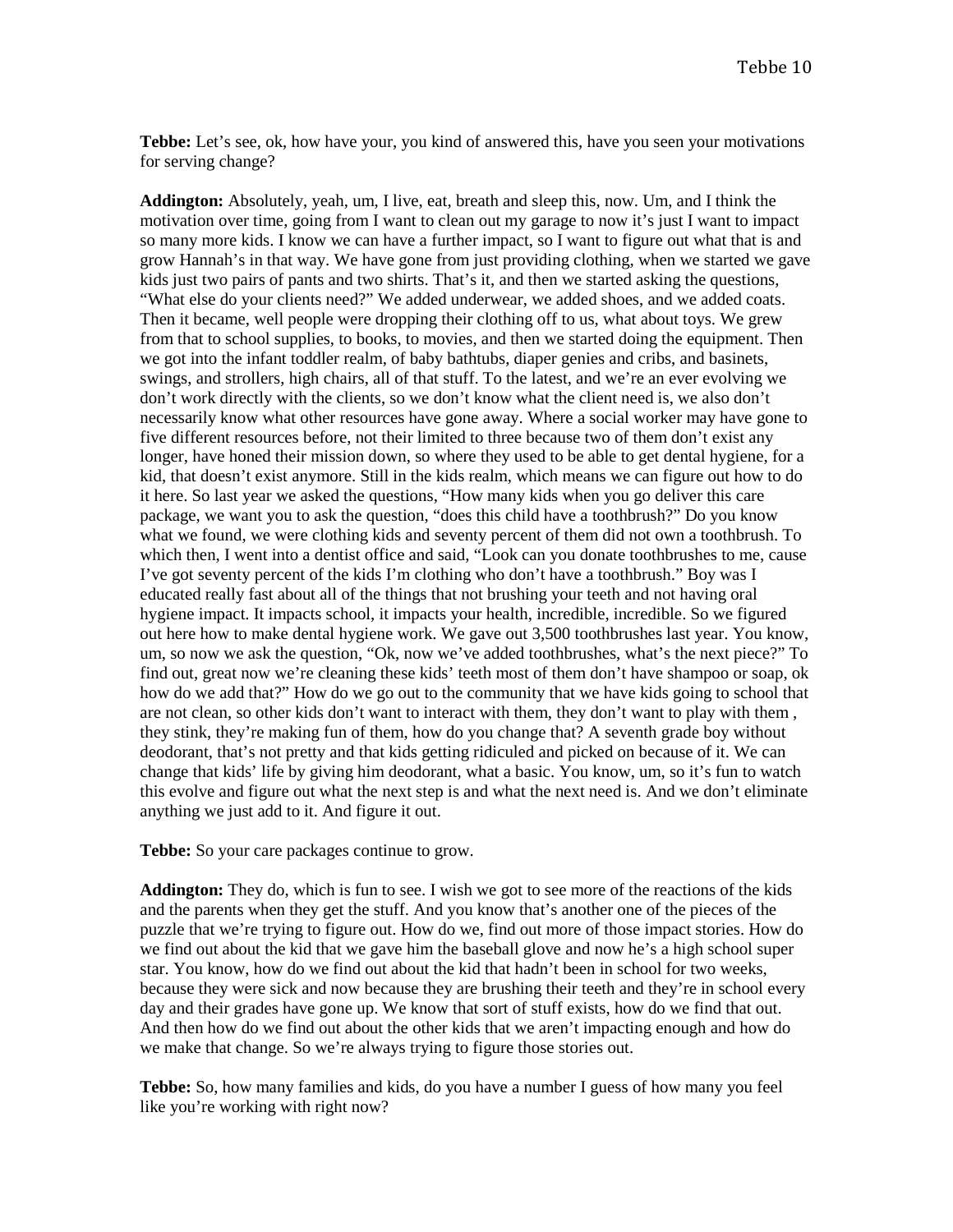**Addington:** Um, we have a lot of different programs here, but just in our day to day, that is filling care packages for our partners. We work with 58 partners, in five counties, last year we built 3,498 care packages for kids. On top of that we did Christmas for 1,500 kids, on top of that we put 181 kids in beds. On tops of that we gave 600 newborn babies born at the poverty level fully packed diaper bags to come with, so they had everything they needed the first week they came home. So it's thousands of kids every year. Over the course of us being open, um, we're probably pushing, 50, 60, 70,000 kids we've impacted, which is huge. But there's a whole lot more, that we've not even touched the surface.

**Tebbe:** What lessons do you carry with you from the things you've experienced working here, and going from not being involved in community service and community work to now being involved, are there any lessons that you would pass on or want to share?

**Addington:** I think the biggest lesson for me is just to really open your eyes and be willing to see what's in your own community. It's hard here for us to break people of the myths that they believe. And it's not because people are mean or vicious, it's just how they've been brought up. There's a stereotype about people in poverty that they're lazy, that they don't want to work. There are some of them out there busting their rear-ends and they just can't get that one break or get ahead to get out of the cycle. Um, or there's just this, we get this stereotype all the time, we live in Centerville, we operate in Centerville, Centerville is an affluent community, and I hear I don't know how many times, but it's not here in Centerville. Then why do we have this many kids on a free lunch program and why do we have this many kids who don't eat on the weekends and why do we have this much Section 8 housing? It's here, it's here, and don't think that it's just in third world countries, ok let's go outside of Centerville, state of Ohio. One in three kids in our state is at or below the poverty level, one in three--that is not right. In the United States alone, we have millions of kids that go to bed every night without the basics. Everybody can impact, I mean that's the lesson that I have learned over this. I used to think it was all about money. And that I couldn't impact because I couldn't write the check, ok, I still can't write the check. But I can do this 24/7 and I can impact tens of thousands of kids because of my time, and my talent and my resources. Things that you would normally throw out, throw out, put at your curb as trash, we've got people who throw away perfectly good strollers, at their curb because they don't want to put it in their car to bring it here or take it to Goodwill, we live in a disposable society that it is easier to put that at the curb than it is to donate it and help somebody. That's a lesson learned, I mean we all have way too much stuff. I have become such a minimalist, because I look at it and I go, well, yeah I could buy that, or I could impact somebody else. So I have very much become a minimalist, before I buy it I second guess myself all the time. Or I question myself, I guess is a better way to put it. Where I used to be, I grew up very poor, my mom worked three jobs. People joke with me now because I eat everything plain, I eat my hamburgers my hotdogs plain, because growing up, to have a bun with those things or me was a big deal. I mean you ate your hot dogs, without ketchup with a bun, you had a hotdog with a bun, stop the world. You know, I didn't grow up with those things, where somebody else has the hotdog and the mustard, and the ketchup, the relish, you know, that to me is excessive. But that's just how I grew up.

**Tebbe:** Can you tell me anything more about your childhood and about growing up and how you might see an influence from that?

**Addington:** (Chuckle) I grew up with a single parent, who struggled, I always had, don't get me wrong, I always had everything I needed. I grew up playing sports and sports for kids, is very expensive, and I always had the shoes, the equipment and the uniform. I can't even begin to think about the sacrifices that my mom made growing up, plus I had a brother who had medical needs,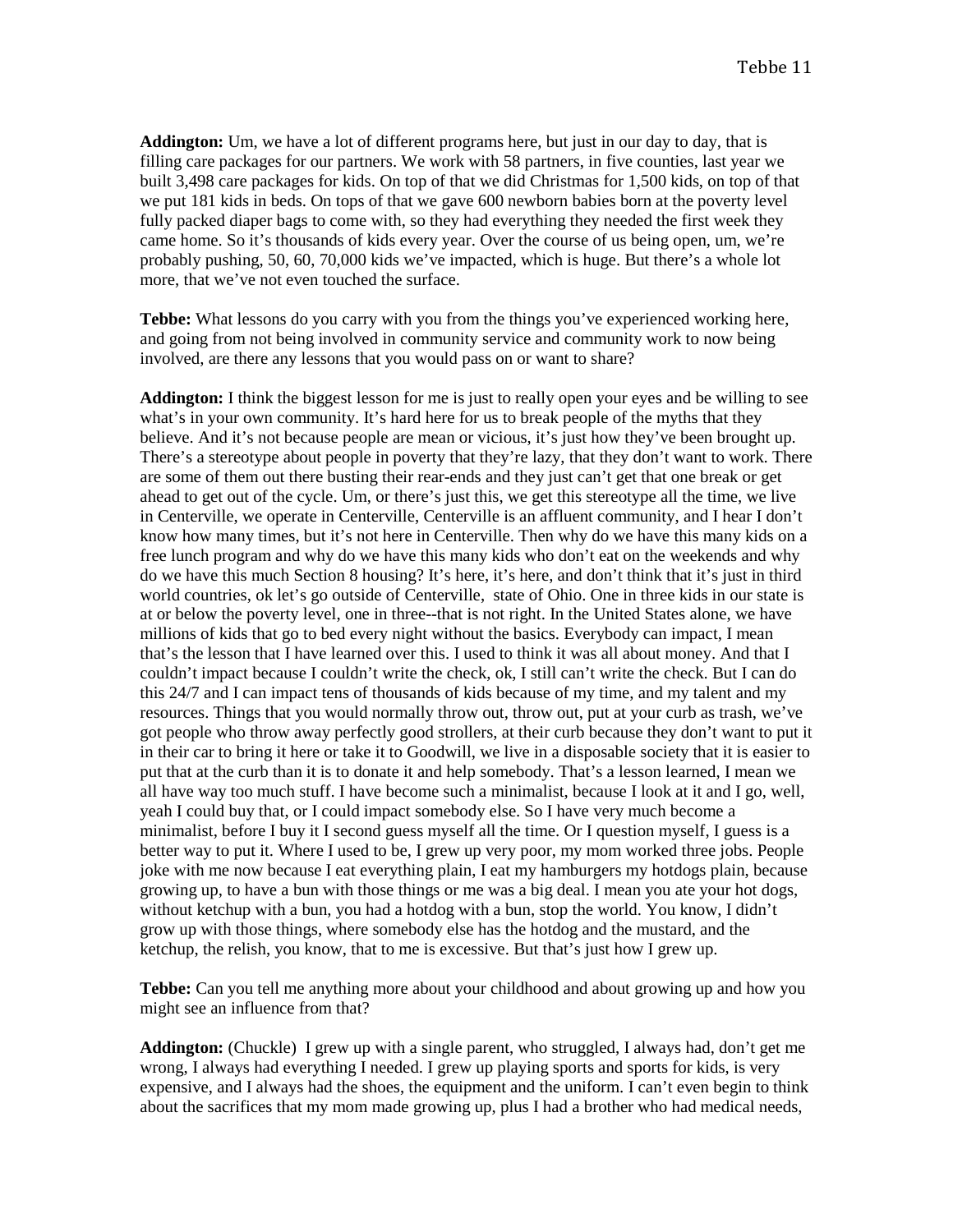incredible needs because of hearing loss and bones that hadn't formed correctly, he always had to have surgeries. So there was a lot of medical attention that he needed, and she did it as a single parent, so I learned drive from her, you never ever told my mom no, that it can't be done. I am the same way, don't tell me I can't do it, I can't get it, cause I am going to prove you wrong, so strong drive was instilled. And a strong work ethic, from the very beginning, my mom worked three jobs and had two young kids. Um, but she was also too proud to ever ask for help and I think had she asked for help, it would have made her life a whole lot easier, and ours. Um, but again, there was that stigmatism that if I ask for help, it means I can't do it or, I'm needy or just all those negative connotations. And I don't want people to see Hannah's as a handout; I want them to see it as a stepping stone, that we are helping them, if we can give a child, a family clothing for their child, they might be able to get ahead on their electric bill. And because they're ahead on their electric bill, they might be able to get ahead on this, it's just the impact keeps going. You know, because we put clothing on a child, a family, it took stress off that parent, so that parent did not abuse that child. Um, you know the parent was able to feed that child, which means that for one month they didn't have to go to the food pantry which boosted their selfesteem, which made them feel better at work, which made their boss notice, which helped them get the raise or the other position. I mean the impact is huge from us clothing a child. So, a lot of that was instilled in me growing up, just a hard work ethic. Probably a detriment is I have a problem asking for help. Which means delegation, I have a hard time delegating cause I just think I can do it all. So I have learned lessons from growing up, but I also was brought up with a lot of skills, and a lot of ethics and morals that have come into what I do today.

**Tebbe:** Is there anything else you want me to know or, you feel I should hear about your work, or just your life, anything?

**Addington:** Um, I will tell you one of the funniest stories in Hannah's this is my favorite to tell. Five years ago we were in another building, we were not in this building. We were in this little strip shopping center, we were all chunked up. Literally you built a care package for a kid, and you did their clothing here and you ran across the parking lot and got their toys. You ran, down the hallway, and up the stairs, to get something else, so we were all chunked up, right in all of this space. We had a board at the time that didn't believe in fundraising, they just though manna was going to drop from the sky and um, people would throw money at us but we didn't ever need to ask them or tell them about us. It was a crazy time for Hannah's. And so here we are, we get to five years and we find ourselves broke. We find ourselves with \$1300.00 in the bank, our landlord did not want us in the space we were in. Because we weren't retail, and we sat in a retail space, but we weren't retail so they were not making money off of our rent plus so much of our sales. So they basically asked us to leave, they basically told us, we have somebody else for your space, can't keep you here any longer um, you need to find someplace else. So, a little bit hard with \$1300.00 to your name, when you have to walk into someplace and give first and last month's rent, and sign up for utilities, and you know, \$1300.00 bucks was not going to do it for us. So, went to the board, asked the board how we were going to fix this and the boards solution was, close. They voted at that board meeting, and then said this is the procedure we are going to close Hannah's down with. We're going to issue a press release, we're going to liquidate everything, they had the plan, worked it out at that board meeting. So we issued the press release. Went out, couple days later, picked up in the paper, story about we're going to close, then we get this letter in the mail. I will always remember this letter, and I wish I had kept it. Um, typewritten, ok you could see the strike marks on the paper, the envelope and the paper, the letter, were typewritten. It is this letter saying, "Read about you in the paper, I would like to see your 501C-3 Application, I would like to see the last so many years of tax returns, I mean, the laundry list in this letter was incredible. No, non-profit, full disclosure at any time, so everything this person was asking for, we had to give. But here's what I'm thinking, we're closing, I'm not answering it.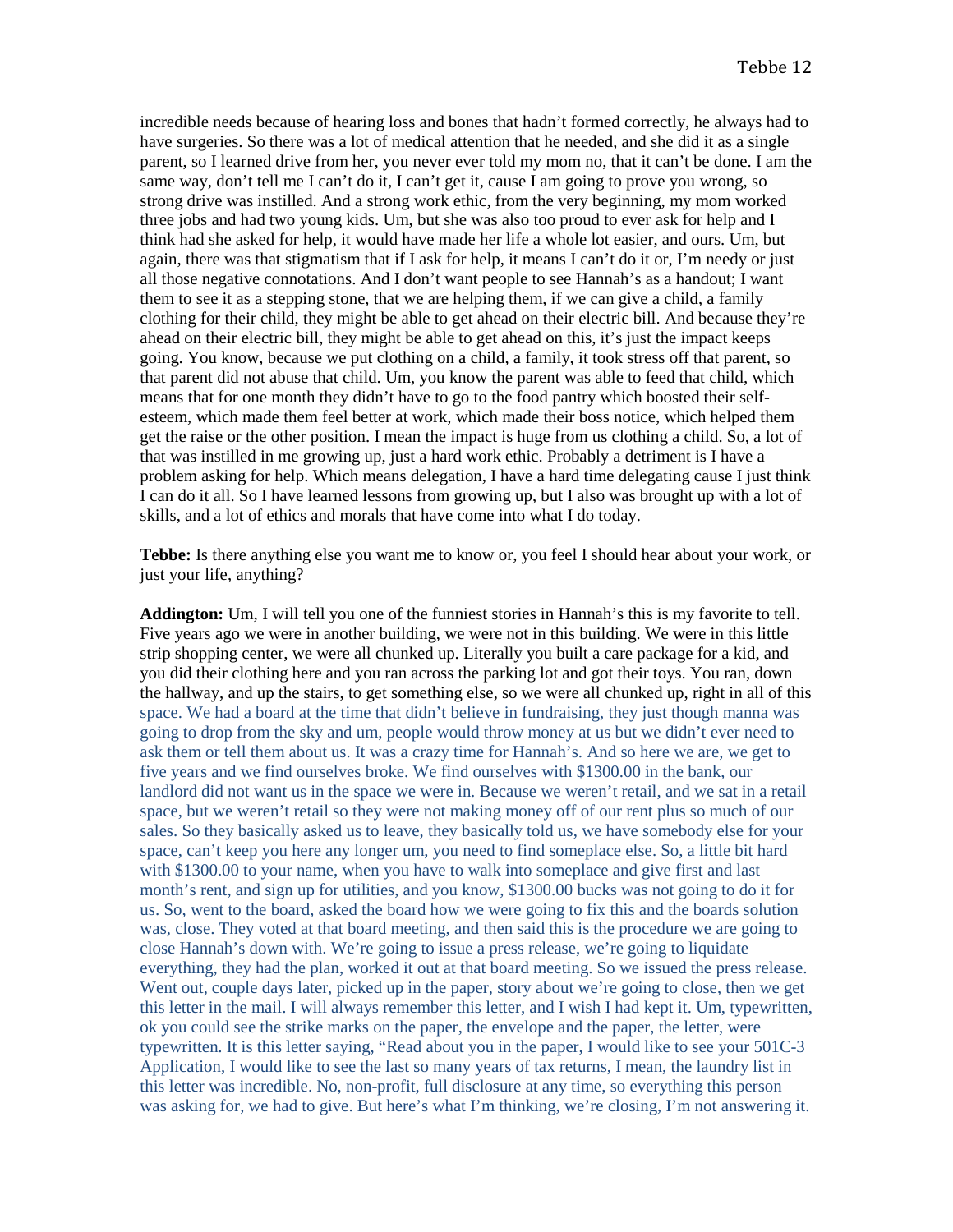Set it aside. One of my volunteers came in and told me, I was answering that letter. Now, this certain volunteer happens to be significantly older than I am, and I was brought up with the fact that you respect your elders. So, I have this little struggle going on, I'm closing, I'm not answering it, I had somebody older than me tell me I'm going to answer it, which one do I do? Which one do I do? After the nagging from this person, I answered it. And I'm thinking I'm not going to mail it, if I can deliver it, maybe I can figure out why this person wants all this stuff. Go to deliver it, it's a residential home, cobwebs all this stuff at the front door, obviously this person never used the front door. Not home, ok now what do I do, do I leave it, where do I leave? Well, the neighbor's home, discussion with the neighbor who kind of scared me. I leave the packet with the neighbor who said she will get it to the person. Come back and everybody's like what happened, "Well, I left it," you did what? You know, damned if you do, damned if you don't kind of thing. So I left it. Now this was on a Tuesday afternoon, I left this packet, we're not open Wednesday, at the time we weren't open, I come in Thursday morning. Now, understand this, we were in a space of about 900 sq. ft. long skinny room. Got all of our aisles, all of our racking set up, that there's like 18-20 inches between our shelving space. Ok, somebody had shown up Tuesday night right before we closed with van loads of stuff from a community garage sale. We're not that big of place, so we take all these bags and shove them down the aisles. We're not open Wednesday; I come in Thursday morning to a message on the machine from the guy in the letter. I'll be there for a tour first thing Thursday morning. Our facility is trashed. I don't know who I have in for the day, I have what looks like a garbage dump, up and down every one of my aisles, so we start taking everything, as people show up we're taking everything out and we're putting it in their trunks, in their backseat in their front seat we're filling up their car. We're taking it out into the breezeway and we're shoving it under the stairs you know, we're trying to clean everything up, right. Now in the mean time I've tried to figure out who this guys is, and who the foundation is that's written on the letter. I called all of my board members, I've called the chambers of commerce, I've called major people within the banking industry, I've called the Dayton Foundation. Nobody has ever heard of this guy, or this foundation. So I knew nothing, nothing. So he shows up for the tour, I give him the tour in the middle of the tour I get a phone call, one of my board members, finally found out about this guy, finally find stuff on the foundation. He really dug, I'm in the middle of the tour with him, and get this phone call. That is a whole other story in itself, that phone call, but fills me in on who the guy is, give him the tour, at the end he pulls an envelope out of his pocket, shirt pocket, been there the whole time, that envelope. Pulls it out and says, I think what you do is amazing and I hope this keeps your doors open. Check for \$10,000 dollars. Two weeks later, during that next two weeks we started looking for a new space. Our grant review comes up for Lexis-Nexis, they came on site, and I said, look I know you're looking at us for grant funding, we're closing. But can I show you a possibility. And I brought them here to this building that we're in. And I said, we have the opportunity of renting this space. I have ten-thousand dollars. I need additional money to be able to come into this space, fire all of my board members and rebuild Hannah's. We are going to start from ground zero and rebuild Hannah's and fix everything we've done wrong the first five years. I got a phone call the next day. "I'm sorry we've denied your grant," we wrote it for a specific funding purpose, "I'm sorry we've denied your grant." However, we're going to give you unrestricted funds and we're going to match the ten-thousand dollars that the other foundation did. So, that \$20,000 dollars launched us into where we are today. When we took this space we started in 4000 feet, we've gone through two other expansions, to now we operate out of 8000 feet, fifteen member board, the strongest we've ever had and we're impacting thousands and thousands of kids ever year, with no plans of, not stopping. It took us to the point of almost closing this organization to realize everything we were doing wrong and that we needed to stop running as a charity and start running as a business. Bottom line here matters, running as a business the strongest we've ever been, even in a bad economy. Not to say we don't struggle, not to say we don't worry, we do, but the strongest we've ever been, because we operate as a business. So that's my favorite story here.